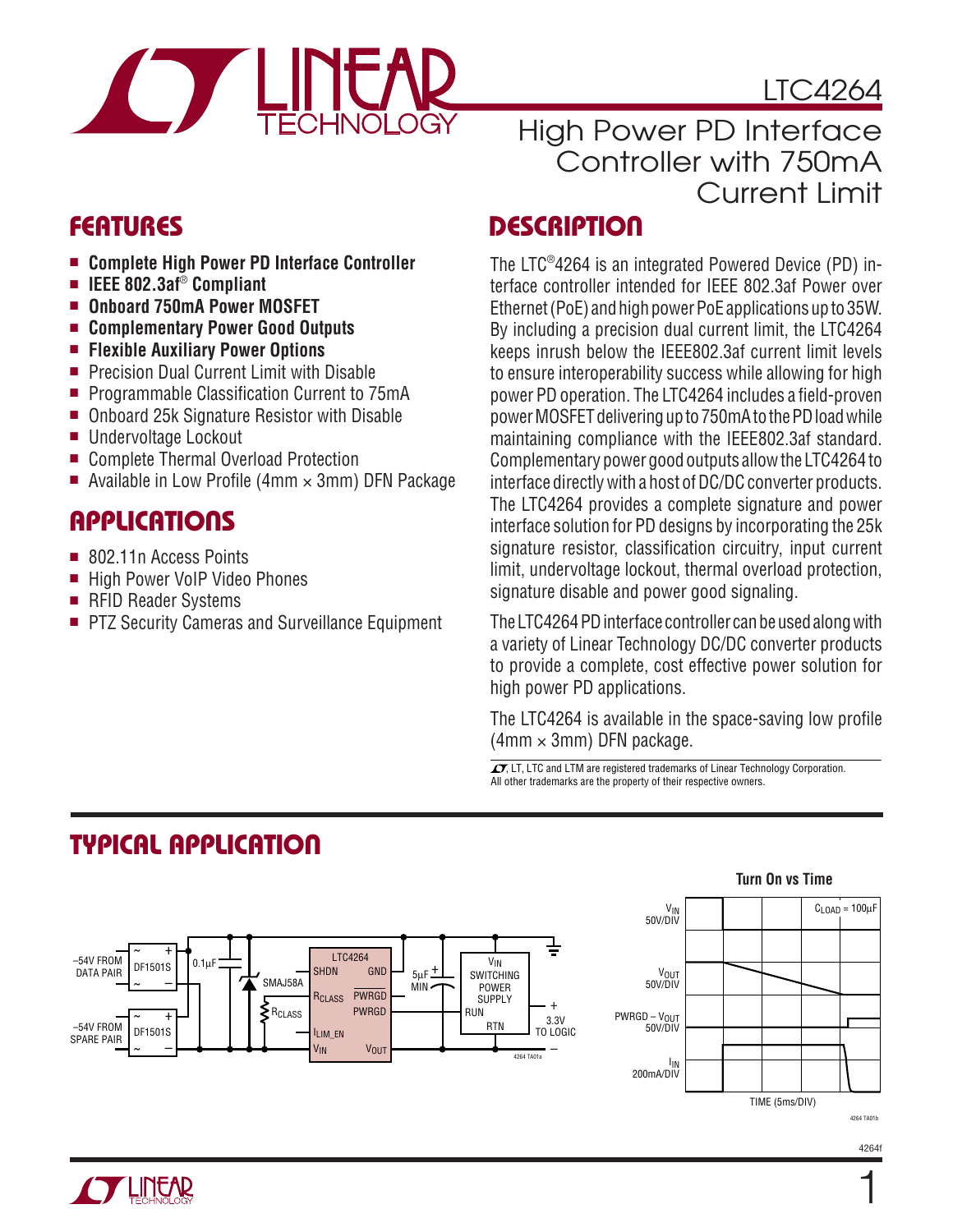# **ABSOLUTE MAXIMUM RATINGS**

| (Notes 1, 2)                                                                                                                          |  |
|---------------------------------------------------------------------------------------------------------------------------------------|--|
|                                                                                                                                       |  |
| $V_{\text{OUT}}$ Voltage $V_{\text{IN}}$ + 90V (and $\leq$ GND) to $V_{\text{IN}}$ – 0.3V                                             |  |
| SHDN Voltage $V_{IN}$ + 90V to $V_{IN}$ – 0.3V                                                                                        |  |
| $R_{\text{CLASS}}$ , $I_{\text{LIM}}$ $_{\text{EN}}$ Voltage $V_{\text{IN}} + 7V$ to $V_{\text{IN}} - 0.3V$<br>PWRGD Voltage (Note 3) |  |
| Low Impedance Source $V_{OUT}$ + 11V to $V_{OUT}$ – 0.3V                                                                              |  |
|                                                                                                                                       |  |
| PWRGD Voltage $V_{IN}$ + 80V to $V_{IN}$ – 0.3V                                                                                       |  |
|                                                                                                                                       |  |
|                                                                                                                                       |  |
| Operating Ambient Temperature Range                                                                                                   |  |
|                                                                                                                                       |  |
|                                                                                                                                       |  |
|                                                                                                                                       |  |
| Storage Temperature Range -65°C to 150°C                                                                                              |  |
|                                                                                                                                       |  |

# **PACKAGE/ORDER INFORMATION**



Consult LTC Marketing for parts specified with wider operating temperature ranges. \*The temperature grade is identified by a label on the shipping container.

#### **ELECTRICAL CHARACTERISTICS** The  $\bullet$  denotes the specifications which apply over the full operating temperature range, otherwise specifications are at T<sub>A</sub> = 25°C. (Note 4)

| <b>SYMBOL</b>             | <b>PARAMETER</b>                                                                                                                                       | <b>CONDITIONS</b>                                                                                                             |           | MIN                                     | <b>TYP</b>         | <b>MAX</b>                                      | <b>UNITS</b>                         |
|---------------------------|--------------------------------------------------------------------------------------------------------------------------------------------------------|-------------------------------------------------------------------------------------------------------------------------------|-----------|-----------------------------------------|--------------------|-------------------------------------------------|--------------------------------------|
| $V_{\text{IN}}$           | <b>Supply Voltage</b><br>IEEE 802.3af System<br>Signature Range<br><b>Classification Range</b><br>UVLO Turn-On Voltage<br><b>UVLO Turn-Off Voltage</b> | Voltage with Respect to GND Pin<br>(Notes 5, 6, 7, 8)                                                                         |           | $-1.5$<br>$-12.5$<br>$-37.7$<br>$-29.8$ | $-38.9$<br>$-30.6$ | $-57$<br>$-10.1$<br>$-21$<br>$-40.2$<br>$-31.5$ | $\vee$<br>V<br>V<br>$\vee$<br>$\vee$ |
| $I_{IN_ON}$               | IC Supply Current when On                                                                                                                              | $V_{1N} = -54V$                                                                                                               |           |                                         |                    | 3                                               | mA                                   |
| I <sub>IN_CLASS</sub>     | IC Supply Current During Classification                                                                                                                | $V_{IN} = -17.5V$ (Note 9)                                                                                                    |           | 0.55                                    | 0.62               | 0.70                                            | mA                                   |
| $\Delta I_{\text{CLASS}}$ | <b>Current Accuracy During Classification</b>                                                                                                          | $10mA < I_{\text{CLASS}} < 75mA$ , $-12.5V \le V_{\text{IN}} \le -21V$<br>(Notes 10,11)                                       |           |                                         |                    | ±3.5                                            | $\frac{0}{0}$                        |
| t <sub>CLASSRDY</sub>     | <b>Classification Stability Time</b>                                                                                                                   | $V_{IN}$ Stepped 0V to -17.5V, $I_{IN}$ <sub>CLASS</sub> $\leq$ 3.5% of<br>Ideal, $10mA < ICLASS < 75mA$ (Notes 10, 11)       | $\bullet$ |                                         |                    | $\mathbf{1}$                                    | ms                                   |
| R <sub>SIGNATURE</sub>    | Signature Resistance                                                                                                                                   | $-1.5$ V $\leq$ V <sub>IN</sub> $\leq$ -10.1V, IEEE 802.3af 2-Point<br>Measurement, SHDN Tied to V <sub>IN</sub> (Notes 6, 7) | $\bullet$ | 23.25                                   |                    | 26.00                                           | $k\Omega$                            |
| RINVALID                  | <b>Invalid Signature Resistance</b>                                                                                                                    | $-1.5$ V $\leq$ V <sub>IN</sub> $\leq$ -10.1V, IEEE 802.3af 2-Point<br>Measurement, SHDN Tied to GND (Notes 6, 7)             | $\bullet$ |                                         | 10                 | 11.8                                            | $k\Omega$                            |
| V <sub>IH_SHDN</sub>      | SHDN High Level Input Voltage                                                                                                                          | With Respect to $V_{IN}$ , High Level = Shutdown<br>(Note 12)                                                                 | $\bullet$ | 3                                       |                    | 57                                              | $\vee$                               |
| VIL_SHDN                  | SHDN Low Level Input Voltage                                                                                                                           | With Respect to VIN                                                                                                           | $\bullet$ |                                         |                    | 0.45                                            | $\mathsf{V}$                         |
| RINPUT_SHDN               | <b>SHDN Input Resistance</b>                                                                                                                           | With Respect to V <sub>IN</sub>                                                                                               | $\bullet$ | 100                                     |                    |                                                 | kΩ                                   |
| $V_{\text{IH\_ILIM}}$     | I <sub>LIM</sub> EN High Level Input Voltage                                                                                                           | With Repect to $V_{IN}$ , High Level Enables Current<br>Limit (Note 13)                                                       | $\bullet$ | 4                                       |                    |                                                 | $\vee$                               |

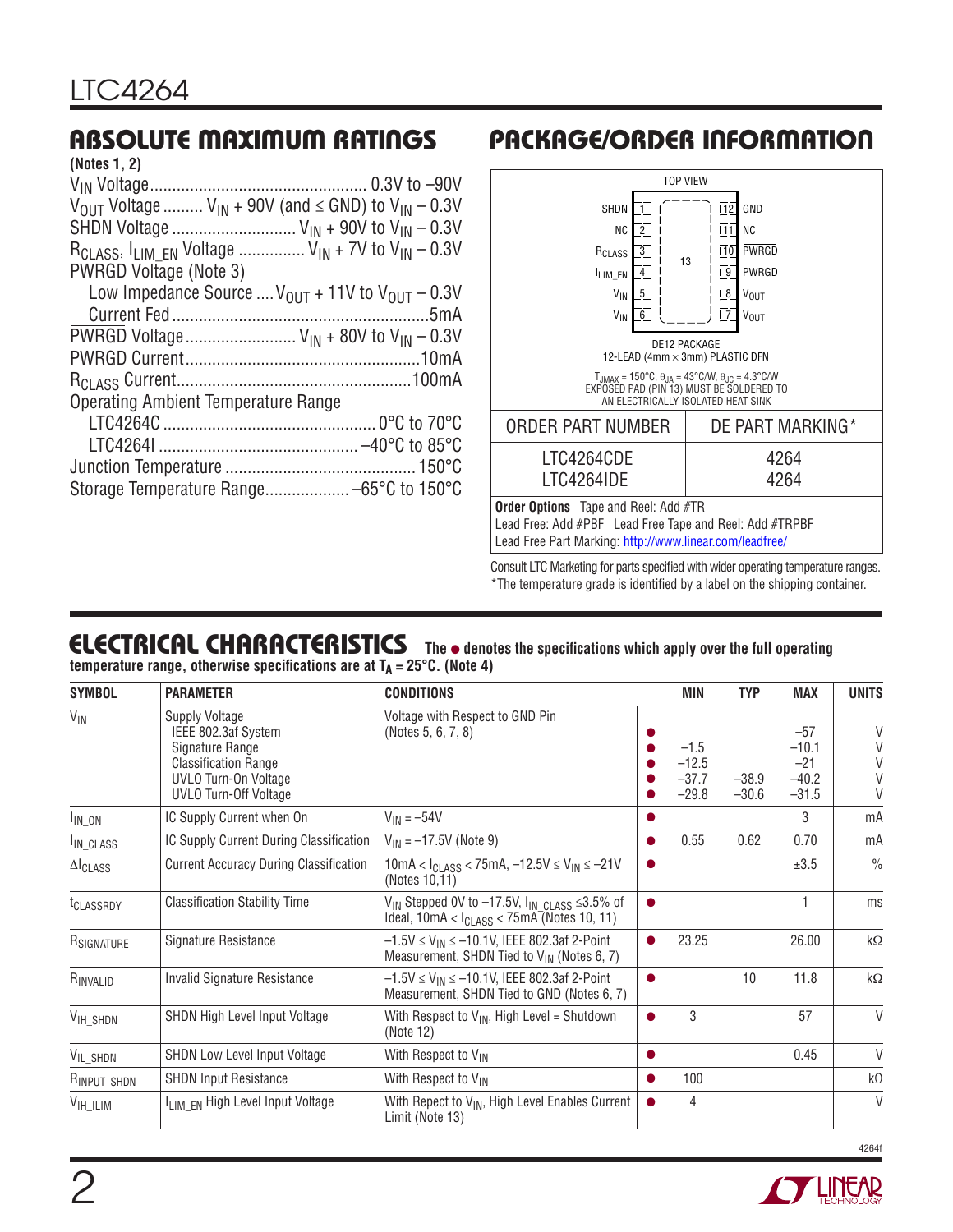#### **ELECTRICAL CHARACTERISTICS** The  $\bullet$  denotes the specifications which apply over the full operating **temperature range, otherwise specifications are at**  $T_A = 25^\circ C$ **.** (Note 4)

| <b>SYMBOL</b>      | <b>PARAMETER</b>                                          | <b>CONDITIONS</b>                                                                                            | MIN  | <b>TYP</b> | <b>MAX</b> | <b>UNITS</b>         |
|--------------------|-----------------------------------------------------------|--------------------------------------------------------------------------------------------------------------|------|------------|------------|----------------------|
| VIL_ILIM           | I <sub>LIM</sub> EN Low Level Input Voltage               | With Respect to $V_{IN}$ (Note 13)                                                                           |      |            |            | V                    |
| VPWRGD OUT         | <b>Active Low Power Good</b><br><b>Output Low Voltage</b> | $I_{\overline{PWRGB}} = 1 \text{mA}, V_{\text{IN}} = -54V, PWRGD$<br>Referenced to V <sub>IN</sub>           |      |            | 0.5        | $\vee$               |
| <b>IPWRGD_LEAK</b> | Active Low Power Good Leakage                             | $V_{IN}$ = 0V, $V_{PWRGB}$ = 57V                                                                             |      |            |            | μA                   |
| VPWRGD OUT         | Active High Power Good<br><b>Output Low Voltage</b>       | $I_{PWRGB} = 0.5 \text{mA}, V_{IN} = -52V, V_{OUT} = -4V,$<br>PWRGD Referenced to V <sub>OUT</sub> (Note 14) |      |            | 0.35       | $\vee$               |
| VPWRGD_VCLAMP      | Active High Power Good<br>Voltage-Limiting Clamp          | $I_{PWRGB} = 2mA$ , $V_{OUT} = 0V$ ,<br>With Respect to $V_{OUT}$ (Note 3)                                   | 12.0 | 14.0       | 16.5       | V                    |
| PWRGD_LEAK         | Active High Power Good Leakage                            | $V_{PWRGB)} = 11V$ , with Respect to $V_{O IIT}$ ,<br>$V_{OIII} = V_{IN} = -54V$                             |      |            |            | μA                   |
| $R_{ON}$           | On Resistance                                             | $= 700$ mA, $V_{IN} = -54V$<br>Measured from $V_{IN}$ to $V_{OUT}$ (Note 11)                                 |      | 0.5        | 0.6<br>0.8 | $\Omega$<br>$\Omega$ |
| OUT_LEAK           | V <sub>OUT</sub> Leakage                                  | $V_{IN} = -57V$ , GND = SHDN = $V_{OUIT} = 0V$                                                               |      |            |            | μA                   |
| ILIMIT_HIGH        | Input Current Limit During Normal<br>Operation            | $V_{IN} = -54V$ , $V_{OUT} = -53V$ , $I_{LIM}$ EN Floating<br>(Notes 15, 16)                                 | 700  | 750        | 800        | mA                   |
| ILIMIT_LOW         | Inrush Current Limit                                      | $V_{IN} = -54V$ , $V_{OIII} = -53V$ (Notes 15, 16)                                                           | 250  | 300        | 350        | mA                   |
| <b>ILIMIT DISA</b> | Safeguard Current Limit when<br>ILIMIT_HIGH Disabled      | $V_{IN}$ = -54V, $V_{OUT}$ = -52.5V, $I_{LIM}$ EN Tied to $V_{IN}$<br>(Notes 15, 16, 17)                     | 1.20 | 1.45       | 1.65       | A                    |

**Note 1:** Stresses beyond those listed under Absolute Maximum Ratings may cause permanent damage to the device. Exposure to any Absolute Maximum Rating condition for extended periods may affect device reliability and lifetime.

**Note 2:** All voltages are with respect to GND pin unless otherwise noted. **Note 3:** Active high PWRGD pin internal clamp circuit self-regulates to 14V with respect to  $V_{\text{OUT}}$ .

**Note 4:** The LTC4264 operates with a negative supply voltage in the range of –1.5V to –57V. To avoid confusion, voltages in this data sheet are referred to in terms of absolute magnitude.

**Note 5:** In IEEE 802.3af systems, the maximum voltage at the PD jack is defined to be -57V. See Applications Information.

**Note 6:** The LTC4264 is designed to work with two polarity protection diodes in series with the input. Parameter ranges specified in the Electrical Characteristics are with respect to LTC4264 pins and are designed to meet IEEE 802.3af specifications when the drop from the two diodes is included. See Applications Information.

**Note 7:** Signature resistance is measured via the two-point ΔV/ΔI method as defined by IEEE 802.3af. The LTC4264 signature resistance is offset from 25k to account for diode resistance. With two series diodes, the total PD resistance will be between 23.75k and 26.25k and meet IEEE 802.3af specifications. The minimum probe voltages measured at the LTC4264 pins are – 1.5V and – 2.5V. The maximum probe voltages are –9.1V and –10.1V. **Note 8:** The LTC4264 includes hysteresis in the UVLO voltages to preclude any start-up oscillation. Per IEEE 802.3af requirements, the LTC4264 will power up from a voltage source with 20 $\Omega$  series resistance on the first trial. **Note 9:** I<sub>IN</sub> <sub>CLASS</sub> does not include classification current programmed at Pin 3. Total supply current in classification mode will be  $I_{\text{IN}}$  class + I<sub>CLASS</sub> (see Note 10).

**Note 10:** I<sub>CLASS</sub> is the measured current flowing through R<sub>CLASS</sub>. ΔI<sub>CLASS</sub> accuracy is with respect to the ideal current defined as  $I_{CLASS} = 1.237/R_{CLASS}$ .  $t_{\text{CLASSRPY}}$  is the time for  $I_{\text{CLASS}}$  to settle to within  $\pm 3.5\%$  of ideal. The current accuracy specification does not include variations in  $R<sub>CLASS</sub>$  resistance. The total classification current for a PD also includes the IC quiescent current (I<sub>IN CLASS</sub>). See Applications Information.

**Note 11:** This parameter is assured by design and wafer level testing. **Note 12:** To disable the 25k signature, tie SHDN to GND (±0.1V) or hold SHDN pin high with respect to  $V_{IN}$ . See Applications Information.

**Note13:** I<sub>LIM</sub> EN pin is pulled high internally and for normal operation should be left floating. To disable high level current limit, tie  $I_{LIMEN}$  to  $V_{IN}$ . See Applications Information.

**Note 14:** Active high power good is referenced to  $V_{\text{OUT}}$  and is valid for GND-V<sub>OUT</sub>  $\geq$  4V. Measured at –52V due to test hardware limitations.

**Note 15:** The LTC4264 includes a dual current limit. At turn-on, before C1 is charged, the LTC4264 current level is set to  $I_{LIMITLOW}$ . After C1 is charged and with  $I_{LIMEN}$  floating, the LTC4264 switches to  $I_{LIMITHIGH}$ . With  $I_{LIMEN}$ pin tied low, the LTC4264 switches to  $I_{LIMIT-DISA}$ . The LTC4264 stays in  $I_{\text{LIMIT-HIGH}}$  or  $I_{\text{LIMIT-DISA}}$  until the input voltage drops below the UVLO turnoff threshold or a thermal overload occurs.

**Note 16:** The LTC4264 features thermal overload protection. In the event of an overtemperature condition, the LTC4264 will turn off the power MOSFET, disable the classification load current and present an invalid power good signal. Once the LTC4264 cools below the overtemperature limit, the LTC4264 current limit switches to  $I_{LIMITLOW}$  and normal operation resumes. Thermal overload protection is intended to protect the device during momentary fault conditions and continuous operation in thermal overload should be avoided as it may impair device reliability.

**Note 17:**  $I_{LIMIT}$  pisa is a safeguard current limit that is activated when the normal input current limit ( $I_{LIMIT-HIGH}$ ) is defeated using the  $I_{LIM-EN}$  pin. Currents at or near  $I_{LIMIT~~DISA}$  will cause significant package heating and may require a reduced maximum ambient operating temperature in order to avoid tripping the thermal overload protection. See Applications Information.



3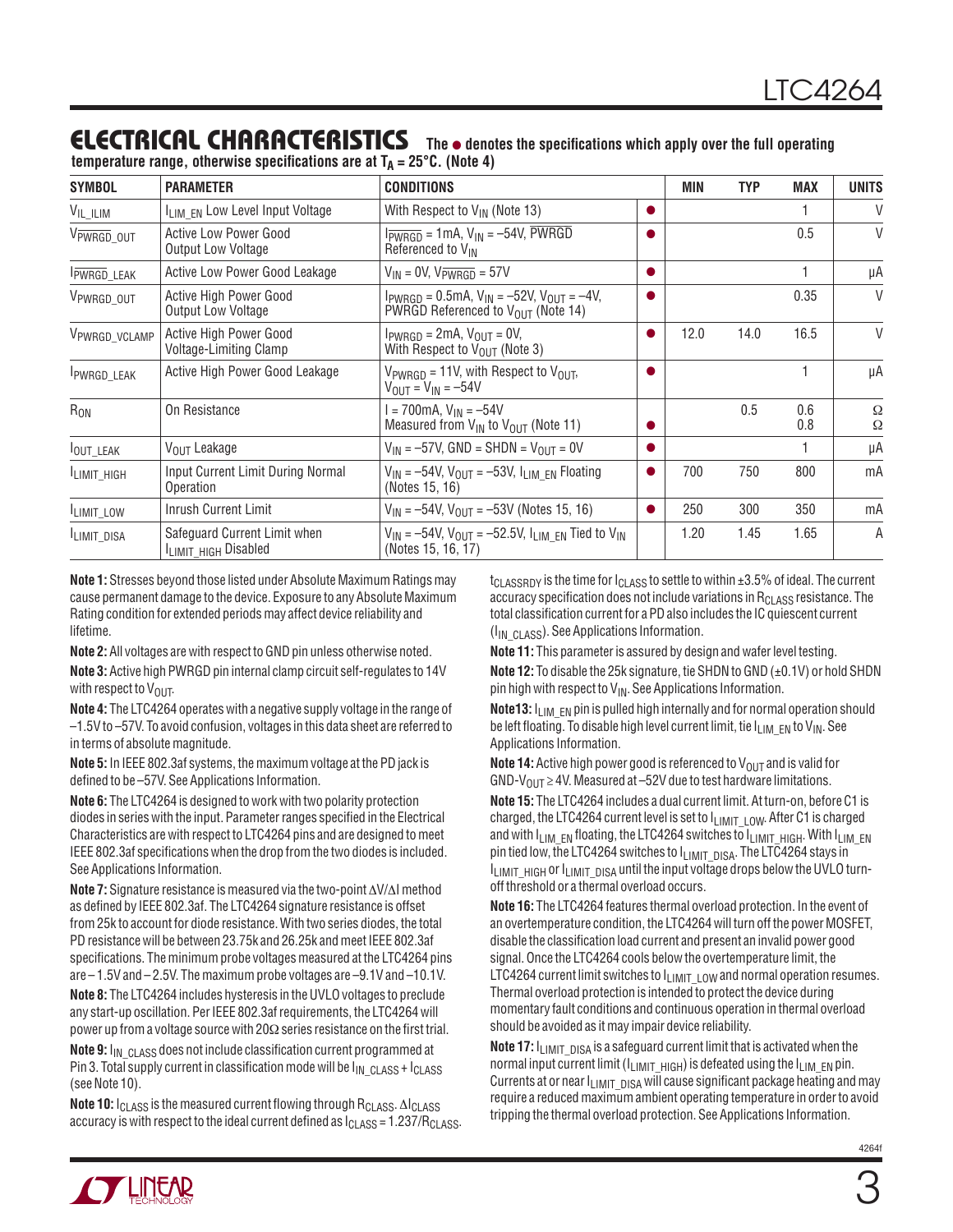4

# **TYPICAL PERFORMANCE CHARACTERISTICS**



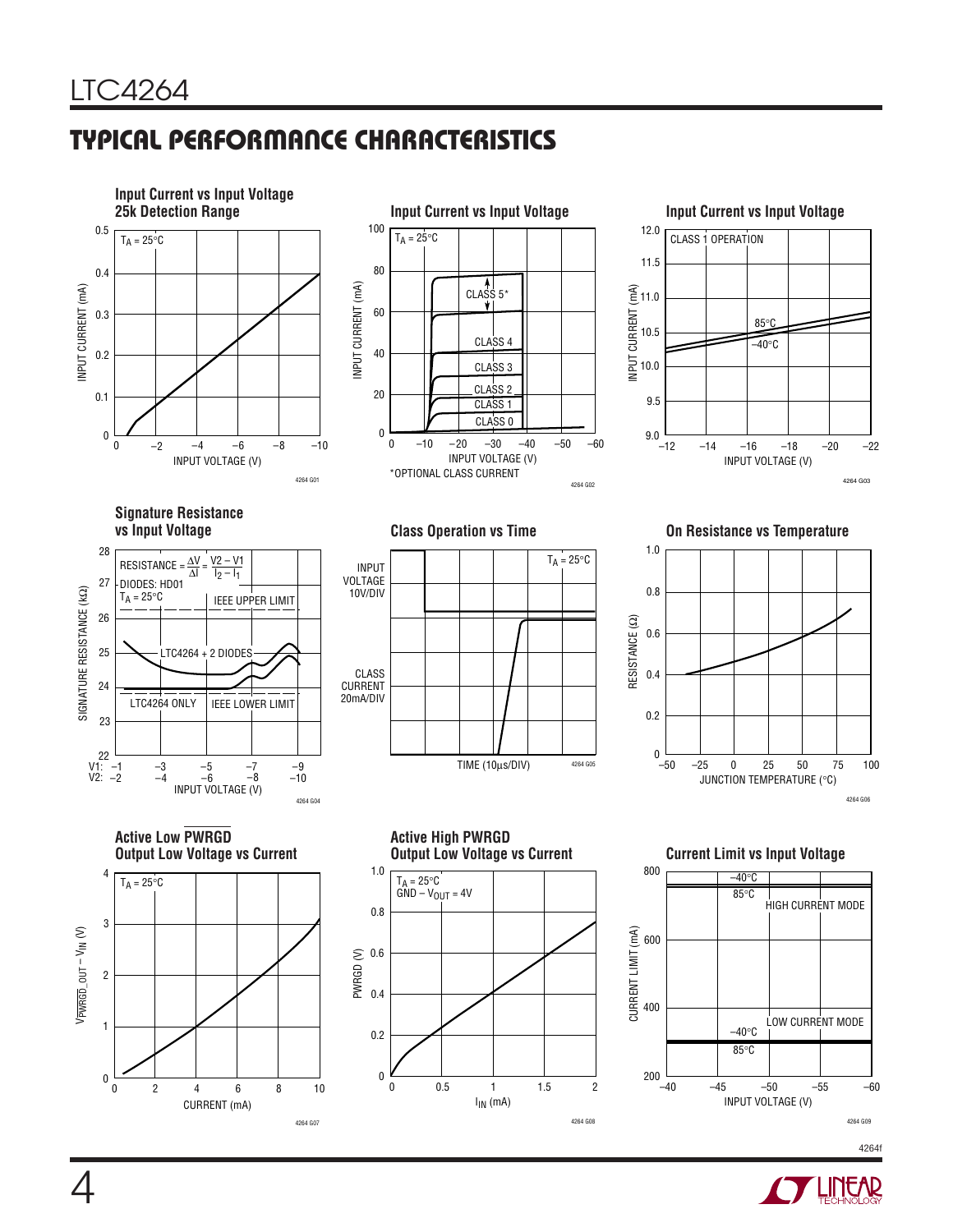### **PIN FUNCTIONS**

**SHDN (Pin 1):** Shutdown Input. Used to command the LTC4264 to present an invalid signature. Connecting SHDN to GND lowers the signature resistance to an invalid value and disables other LTC4264 operations. If unused, tie SHDN to  $V_{IN}$ .

**NC (Pin 2):** No Internal Connection.

**R<sub>CLASS</sub> (Pin 3):** Class Select Input. Used to set the current the LTC4264 maintains during classification. Connect a resistor between  $R_{C1,ASS}$  and  $V_{IN}$ . (See Table 2.)

**ILIM EN (Pin 4):** Input Current Limit Enable. Used to control LTC4264 current limit behavior during powered operation. For normal operation, float  $I_{LIMEN}$  to enable  $I_{LIMIT-HIGH}$ current. Tie  $I_{\text{I}}_{\text{IM}}$  F<sub>N</sub> to V<sub>IN</sub> to disable input current limit. Note that the inrush current limit does not change with  $I_{\text{IIM}}$   $_{\text{FN}}$  selection. See Applications Information.

**V<sub>IN</sub>** (Pins 5, 6): Power Input. Tie to the PD input through the diode bridge. Pins 5 and 6 must be electrically tied together.

**V<sub>OUT</sub>** (Pins 7, 8): Power Output. Supplies power to the PD load through the internal power MOSFET.  $V_{OUT}$  is high impedance until the input voltage rises above the UVLO turn-on threshold. The output is then connected to  $V_{\text{IN}}$ through a current-limited internal MOSFET switch. Pins 7 and 8 must be electrically tied together.

**PWRGD (Pin 9):** Active High Power Good Output, Open Collector. Signals to the DC/DC converter that the LTC4264 MOSFET is on and that the converter can start operation. High impedance indicates power is good. PWRGD is referenced to  $V_{\text{OUT}}$  and is low impedance during inrush and in the event of a thermal overload. PWRGD is clamped 14V above VOUT.

**PWRGD (Pin 10):** Active Low Power Good Output, Open-Drain. Signals to the DC/DC converter that the LTC4264 MOSFET is on and that the converter can start operation. Low impedance indicates power is good. PWRGD is referenced to  $V_{IN}$  and is high impedance during detection, classification and in the event of a thermal overload. PWRGD has no internal clamps.

**NC (Pin11):** No Internal Connection.

**GND (Pin 12):** Ground. Tie to system ground and power return through the input diode bridge.

**Exposed Pad (Pin 13):** Must be soldered to electrically isolated heat sink.

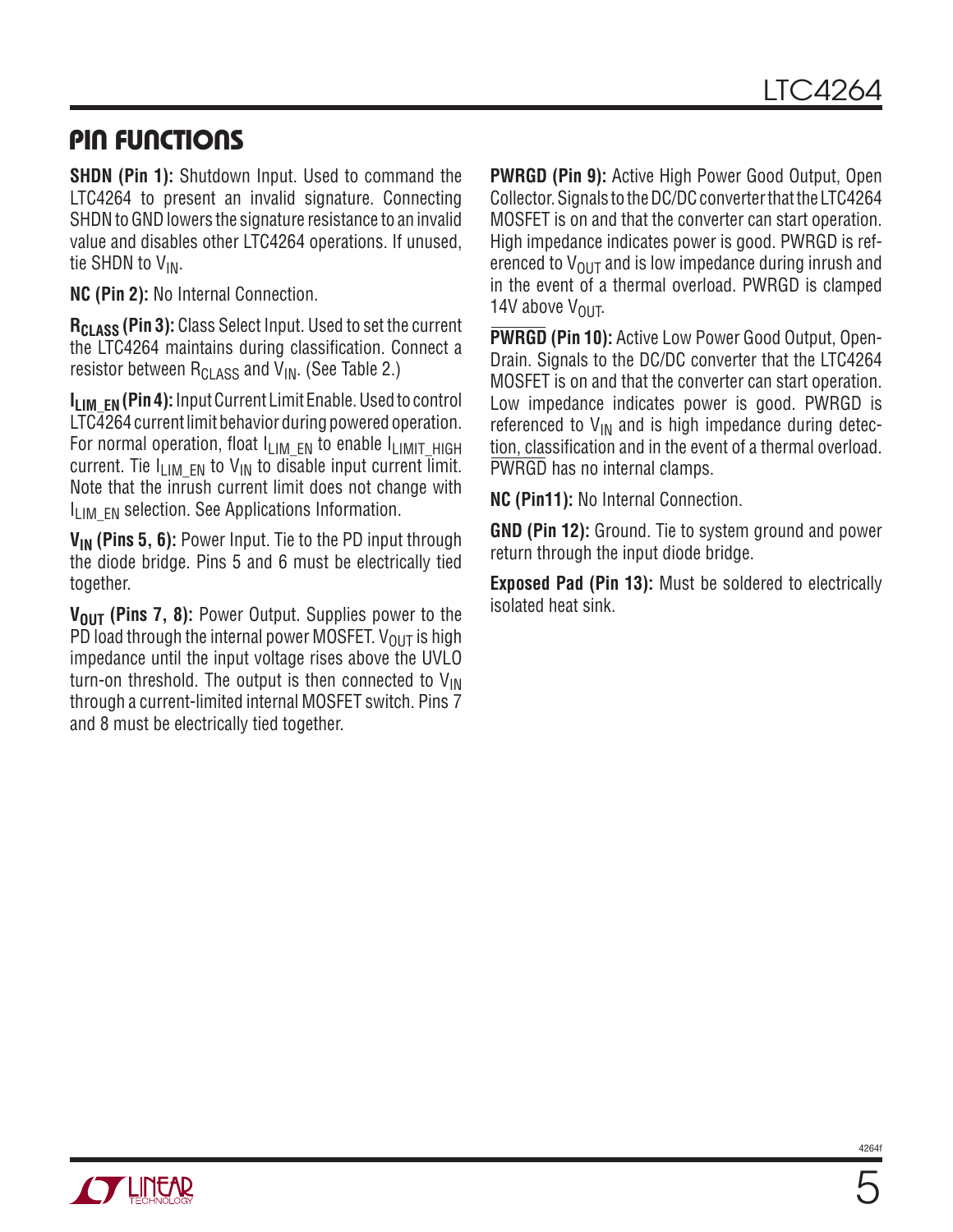# **BLOCK DIAGRAM**



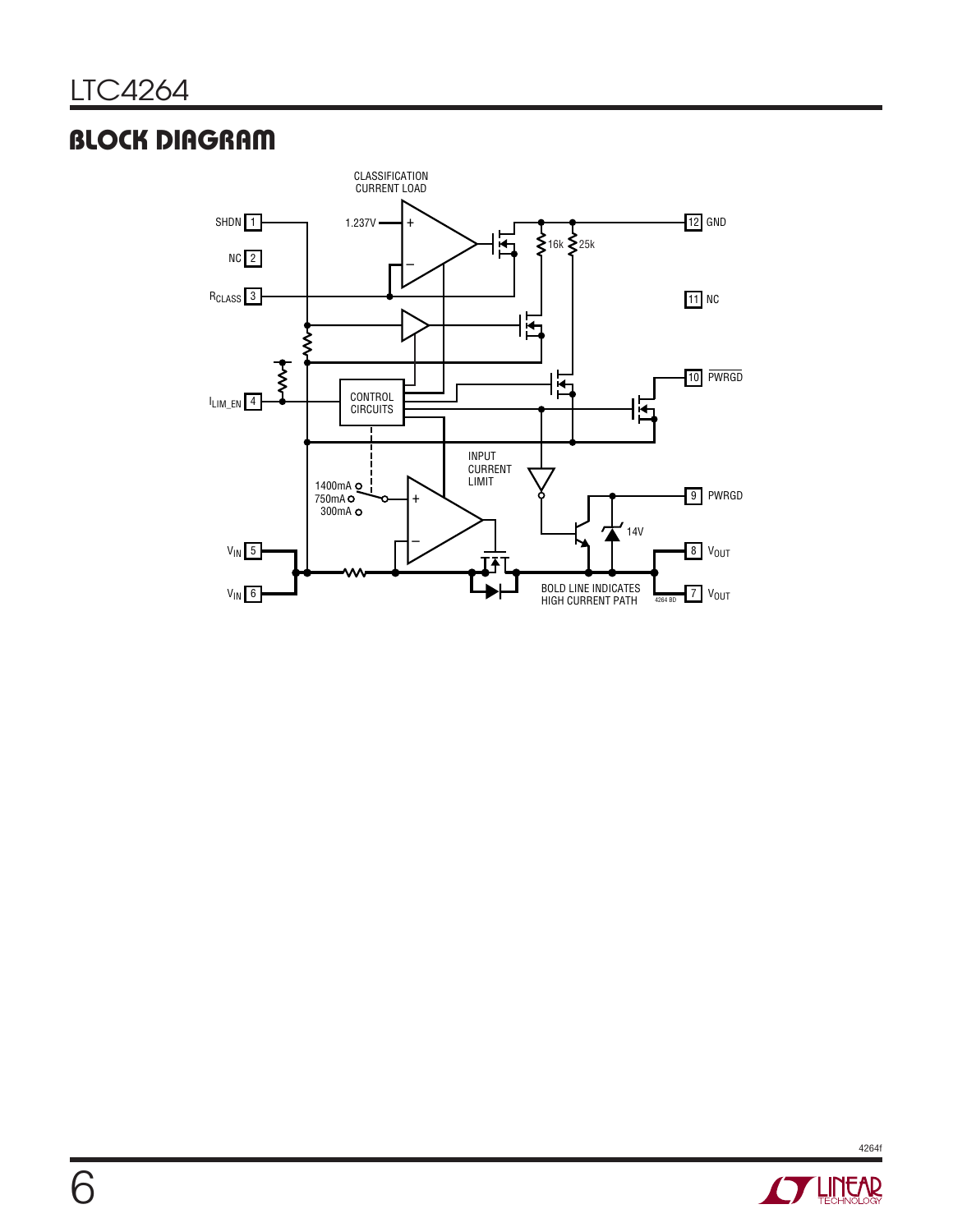#### **OVERVIEW**

Power over Ethernet (PoE) continues to gain popularity as more products are taking advantage of having DC power and high speed data available from a single RJ45 connector. As PoE is becoming established in the marketplace, Powered Device (PD) equipment vendors are running into the 12.95W power limit established by the IEEE 802.3af standard. To solve this problem and expand the application of PoE, the LTC4264 breaks the power barrier by allowing custom PoE applications to deliver up to 35W for powerhungry PoE applications such as dual band and 802.11n access points, RFID readers and PTZ security cameras.

The LTC4264 is designed to interface with custom Power Sourcing Equipment (PSE) to deliver higher power levels to the PD load. Off-the-shelf high power PSEs are available today from a variety of vendors for use with the LTC4264 to allow quick implementation of a custom system. Alternately, the system vendor can choose to build their own high power PSE. Linear Technology provides complete application information for high power PSE solutions delivering up to 35W for 2-pair systems and as much as 70W when used in 4-pair systems.

One of the basic architectural decisions associated with a high power PoE system is whether to deliver power using four conductors (2-pair) or all eight conductors (4-pair). Each method provides advantages and the system vendor needs to decide which method best suits their application.

2-pair power is used today in 802.3af systems (see Figure 1). One pair of conductors is used to deliver the current and a second pair is used for the return while two conductor pairs are not powered. This architecture offers the simplest implementation method but suffers from higher cable loss than an equivalent 4-pair system.

4-pair power delivers current to the PD via two conductor pairs in parallel (Figure 2). This lowers the cable resistance but raises the issue of current balance between each conductor pair. Differences in resistance of the transformer, cable and connectors along with differences in diode bridge forward voltage in the PD can cause an imbalance in the currents flowing through each pair. The 4-pair system in Figure 2 solves this problem by using two independent DC/DC converters in the PD. Using this architecture solves the balancing issue and allows the PD to be driven by two independent PSEs, for example an Endpoint PSE and a Midspan PSE. Contact Linear Technology applications support for detailed information on implementing 2-pair and 4-pair PoE systems.



**Figure 1. 2-Pair High Power PoE System Diagram**

7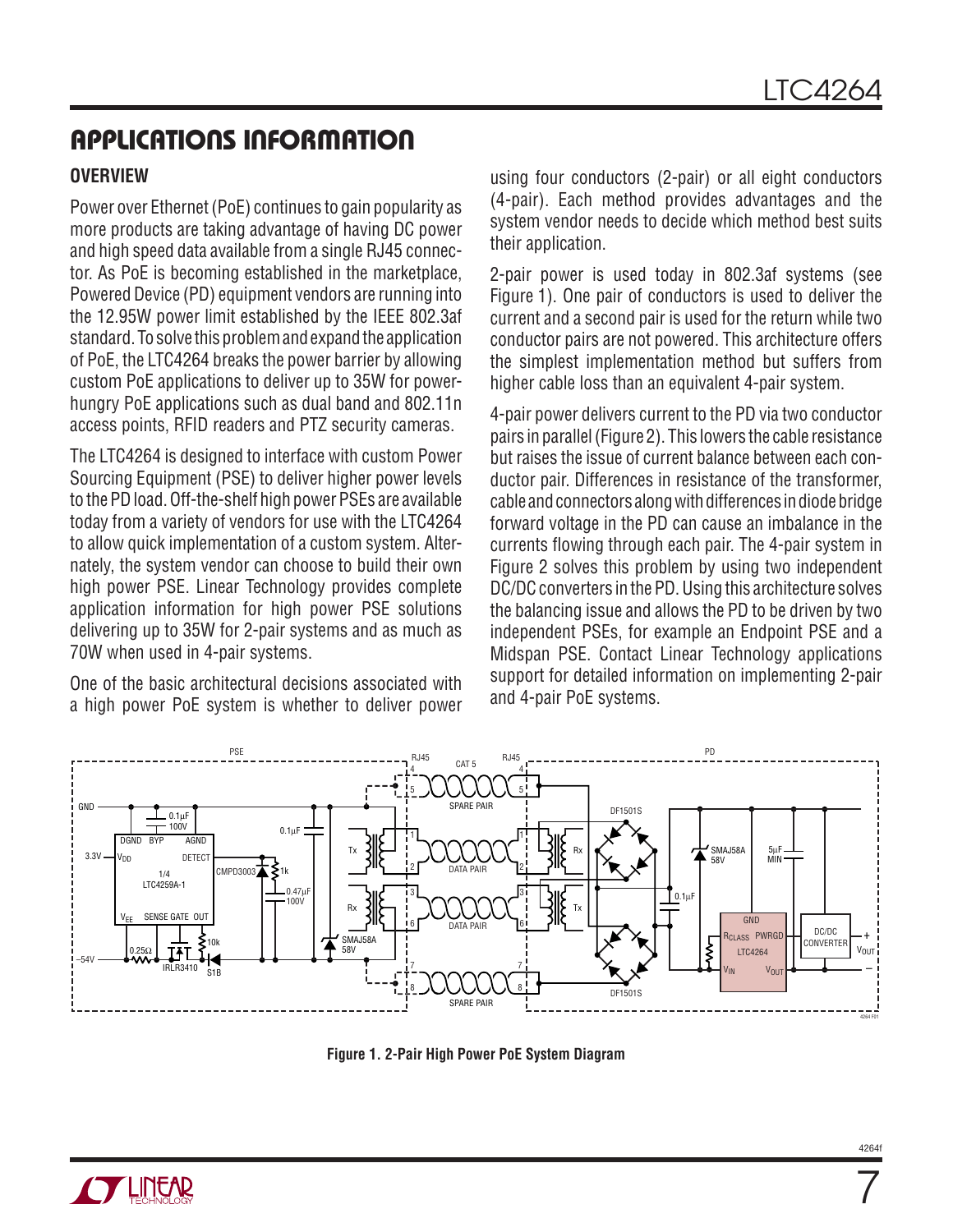

**Figure 2. 4-Pair High Power PoE Gigabit Ethernet System Diagram**

The LTC4264 is specifically designed to implement the front end of a high power PD for power-hungry PoE applications that must operate beyond the power limits of IEEE 802.3af. LTC4264 uses a precision, dual current limit that keeps inrush below IEEE 803.2af levels to ensure interoperability with any PSE. After inrush is complete, the LTC4264 input current limit switches to the  $I_{\text{LIMIT-HIGH}}$ level, using an onboard, 750mA power MOSFET. This allows a PD (supplied by a custom PSE) to deliver power above the IEEE 802.3af 12.95W maximum, sending up to 35W to the PD load. The LTC4264 uses established IEEE 802.3af detection and classification methods to maintain compliance and includes an extended programmable Class 5 range for use in custom PoE applications. The LTC4264 features both active-high and active-low power good signaling for simplified interface to any DC/DC converter. The SHDN pin on the LTC4264 can be used to provide a seamless interface for external wall adapter or other auxiliary power options. The  $I_{LIM-EN}$  pin provides the option to remove the high current limit,  $I_{LIMIT-HIGH}$ . The LTC4264 includes an onboard signature resistor, precision UVLO, thermal overload protection and is available in a thermally-enhanced 12-lead 4mm  $\times$  3mm DFN package for superior high current performance.

#### **OPERATION**

The LTC4264 high power PD interface controller has several modes of operation depending on the applied input voltage as shown in Figure 3 and summarized in Table 1. These various modes satisfy the requirements defined in the IEEE 802.3af specification. The input voltage is applied to the  $V_{1N}$  pin with reference to the GND pin and is always negative.

#### **Table 1. LTC4264 Operational Mode as a Function of Input Voltage**

| INPUT VOLTAGE        | <b>LTC4264 MODE OF OPERATION</b>                        |
|----------------------|---------------------------------------------------------|
| 0V to –1.4V          | Inactive                                                |
| $-1.5V$ to $-10.1V$  | 25k Signature Resistor Detection                        |
| $-10.3V$ to $-12.4V$ | Classification Load Current Ramps Up from 0% to<br>100% |
| $-12.5V$ to UVLO*    | <b>Classification Load Current Active</b>               |
| $UVLO^*$ to $-57V$   | Power Applied to PD Load                                |
|                      |                                                         |

\*UVLO includes hysteresis.

Rising input threshold  $\approx -38.9V$ 

Falling input threshold  $≤ -30.6V$ 

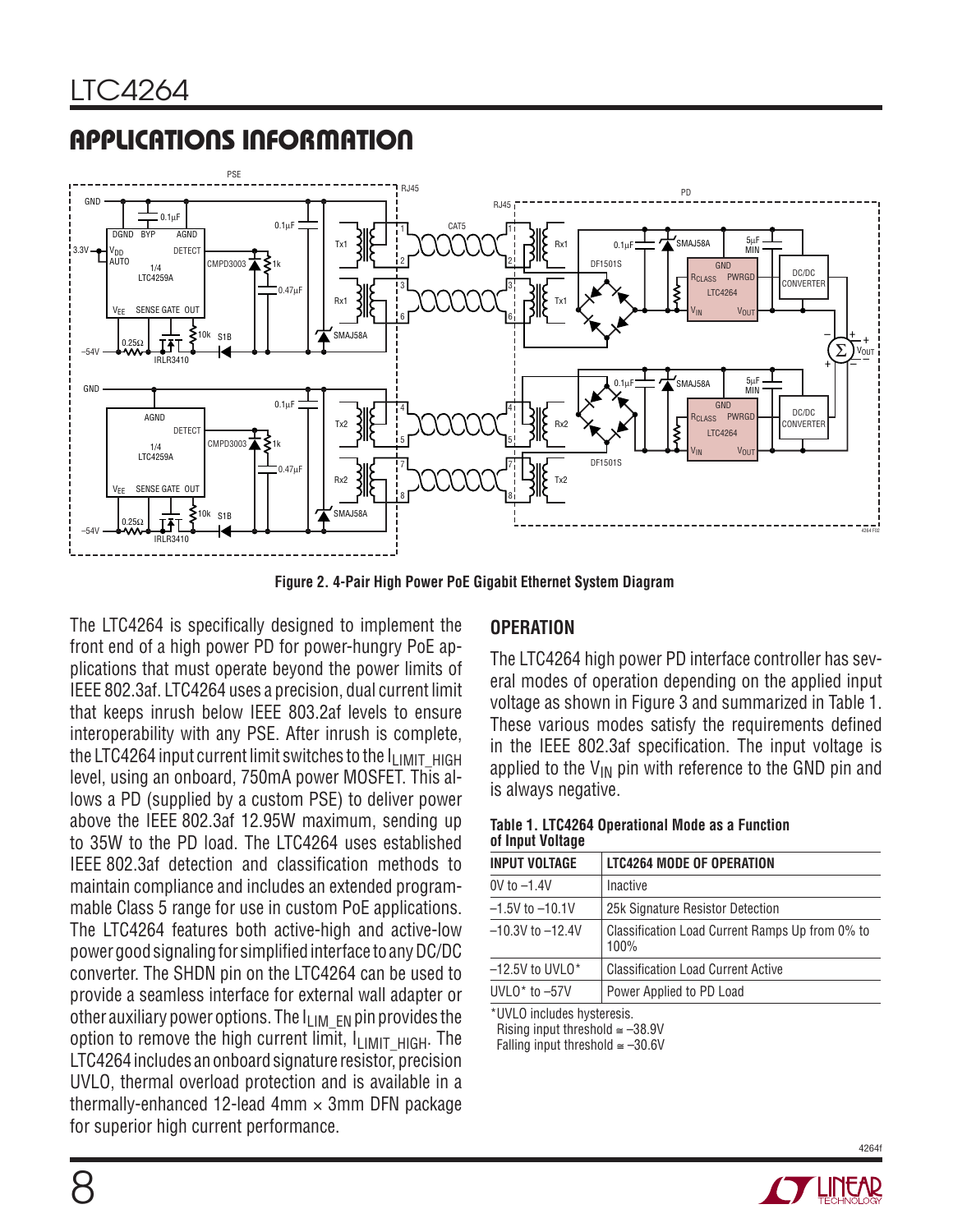

**Figure 3. Output Voltage, PWRGD, PWRGD and PD Current as a Function of Input Voltage**

#### **SERIES DIODES**

The IEEE 802.3af-defined operating modes for a PD reference the input voltage at the RJ45 connector on the PD. The PD must be able to handle power received in either polarity. For this reason, it is common to install diode bridges BR1 and BR2 between the RJ45 connector and the LTC4264 (Figure 4). The diode bridges introduce an offset that affects the threshold points for each range of operation. The LTC4264 meets the IEEE 802.3af-defined operating modes by compensating for the diode drops in the threshold points. For the signature, classification, and the UVLO thresholds, the LTC4264 extends two diode drops below the IEEE 802.3af specifications. Note that the voltage ranges specified in the LTC4264 Electrical Specifications are referenced with respect to the IC pins. The LTC4264 threshold points support the use of either traditional or Schottky diode bridges.

### **DETECTION**

During detection, the PSE will apply a voltage in the range of –2.8V to –10V on the cable and look for a 25k signature resistor. This identifies the device at the end of the cable as a PD. With the PSE voltage in the detection range, the LTC4264 presents an internal 25k resistor between the GND and  $V_{IN}$  pins. This precision, temperature-compensated resistor provides the proper characteristics to alert the PSE that a PD is present and requests power to be applied.

The IEEE 802.3af specification requires the PSE to use a ΔV/ΔI measurement technique to keep the DC offset voltage of the diode bridge from affecting the signature resistance measurement. However, the diode resistance appears in series with the signature resistor and must be included in the overall signature resistance of the PD. The LTC4264 compensates for the two series diodes in the signature path by offsetting the internal resistance so that a PD built with the LTC4264 meets the IEEE 802.3af specification.

In some designs that include an auxiliary power option, such as an external wall adapter, it is necessary to control whether or not the PD is detected by a PSE. With the LTC4264, the 25k signature resistor can be enabled or disabled with the SHDN pin (Figure 5). Taking the SHDN

9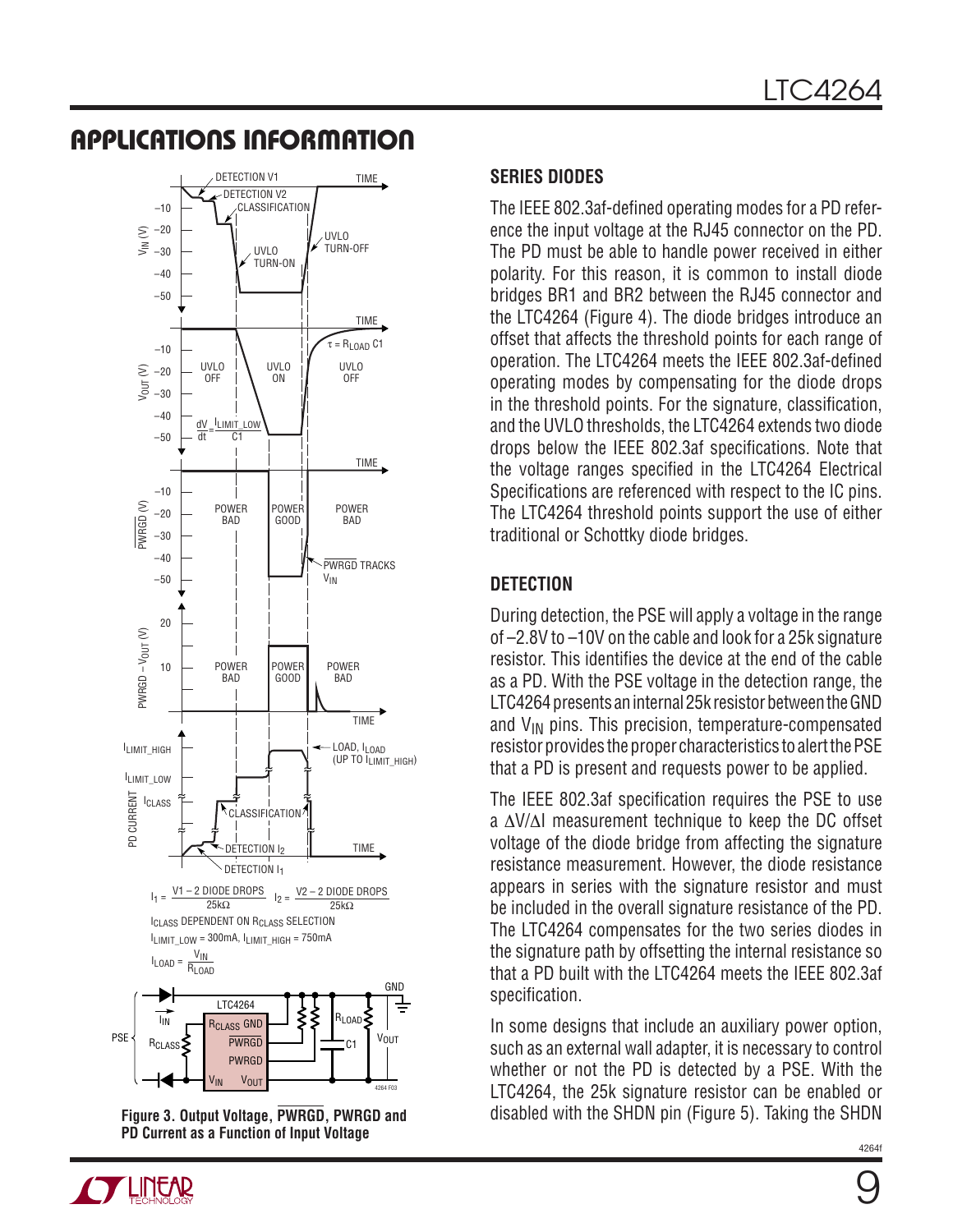

**Figure 4. PD Front End Using Diode Bridges on Main and Spare Inputs**





pin high will reduce the signature resistor to 10k which is an invalid signature per the IEEE 802.3af specifications. This will prevent a PSE from detecting and powering the PD. This invalid signature is present in the PSE probing range of –2.8V to –10V. When the input rises above –10V, the signature resistor reverts to 25k to minimize power dissipation in the LTC4264. To disable the signature, tie SHDN to GND. Alternately, the SHDN pin can be driven high with respect to  $V_{IN}$ . When SHDN is high, all functions are disabled. For normal operation tie SHDN to  $V_{\text{IN}}$ .

### **CLASSIFICATION**

Once the PSE has detected a PD, the PSE may optionally classify the PD. Classification provides a method for more efficient allocation of power by allowing the PSE

to identify lower-power PDs and assign the appropriate power level to these devices. For each class, there is an associated load current that the PD asserts onto the line during classification probing. The PSE measures the PD load current in order to assign the proper PD classification. Class 0 is included in the IEEE 802.3af specification to cover PDs that do not support classification. Class 1-3 partition PDs into three distinct power ranges as shown in Table 2. Class 4 is reserved by the IEEE 802.3af committee for future use. The new Class 5 defined here is available for system vendors to implement a unique classification for use in closed systems and is not defined or supported by the IEEE 802.3af. With the extended classification range available in the LTC4264, it is possible for system designers to define multiple classes using load currents between 40mA and 75mA.

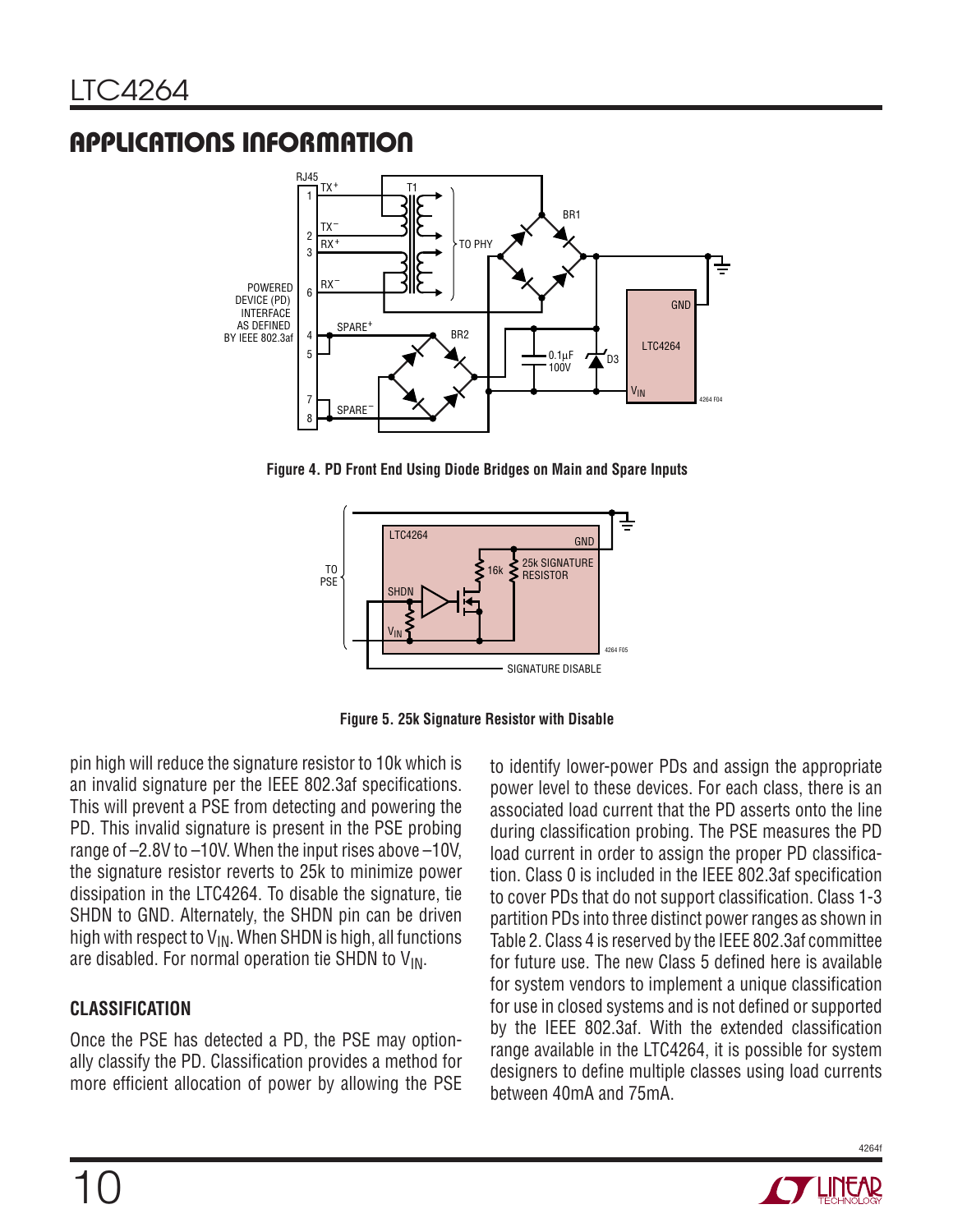During classification, the PSE presents a fixed voltage between –15.5V and –20.5V to the PD (Figure 6). With the input voltage in this range, the LTC4264 asserts a load current from the GND pin through the  $R_{C1,ASS}$  resistor. The magnitude of the load current is set with the selection of the  $R_{CIASS}$  resistor. The resistor value associated with each class is shown in Table 2.

|                                                     | Table 2. Summary of IEEE 802.3af Power Classifications and |
|-----------------------------------------------------|------------------------------------------------------------|
| <b>LTC4264 R<sub>CLASS</sub> Resistor Selection</b> |                                                            |

| <b>CLASS</b> | USAGE                      | <b>MAXIMUM</b><br><b>POWER LEVELS</b><br>AT INPUT OF PD<br>(W) | <b>NOMINAL</b><br><b>CLASSIFICATION</b><br><b>LOAD CURRENT</b><br>(mA) | <b>LTC4264</b><br><b>RCLASS</b><br><b>RESISTOR</b><br>$(\Omega, 1\%)$ |
|--------------|----------------------------|----------------------------------------------------------------|------------------------------------------------------------------------|-----------------------------------------------------------------------|
| 0            | Default                    | 0.44 to 12.95                                                  | $5$                                                                    | Open                                                                  |
| 1            | Optional                   | 0.44 to 3.84                                                   | 10.5                                                                   | 124                                                                   |
| 2            | Optional                   | 3.84 to 6.49                                                   | 18.5                                                                   | 69.8                                                                  |
| 3            | Optional                   | 6.49 to 12.95                                                  | 28                                                                     | 45.3                                                                  |
| 4            | Reserved by IEEE. See Apps |                                                                | 40                                                                     | 30.9                                                                  |
| 5            | Undefined IEEE. See Apps   |                                                                | 56                                                                     | 22.1                                                                  |

A substantial amount of power is dissipated in the LTC4264 during classification. The IEEE 802.3af specification limits the classification time to 75ms in order avoid excessive heating. The LTC4264 is designed to handle the power dissipation during the probe period. If the PSE probing exceeds 75ms, the LTC4264 may overheat. In this situation, the thermal protection circuit will engage and disable the classification current source, protecting the LTC4264 from damage. When the die cools, classification is automatically resumed.

Classification presents a challenging stability problem for the PSE due to the wide range of loads possible. The LTC4264 has been designed to avoid PSE interoperability problems by maintaining a positive I-V slope throughout the signature and classification ranges up to UVLO turnon as shown in Figure 6b. The positive I-V slope avoids areas of negative resistance and helps prevent the PSE

from power cycling or getting "stuck" during signature or classification probing. In the event a PSE overshoots beyond the classification voltage range, the available load current aids in returning the PD back into the classification voltage range. (The PD input may otherwise be "trapped" by a reverse-biased diode bridge and the voltage held by the  $0.1\mu$ F capacitor.) By gently ramping the classification current on and maintaining a positive I-V slope until UVLO turn-on, the LTC4264 provides a well behaved load, assuring interoperability with any PSE.



**Figure 6a. PSE Probing PD During Classification** 



**Figure 6b. LTC4264 Positive I-V Slope**

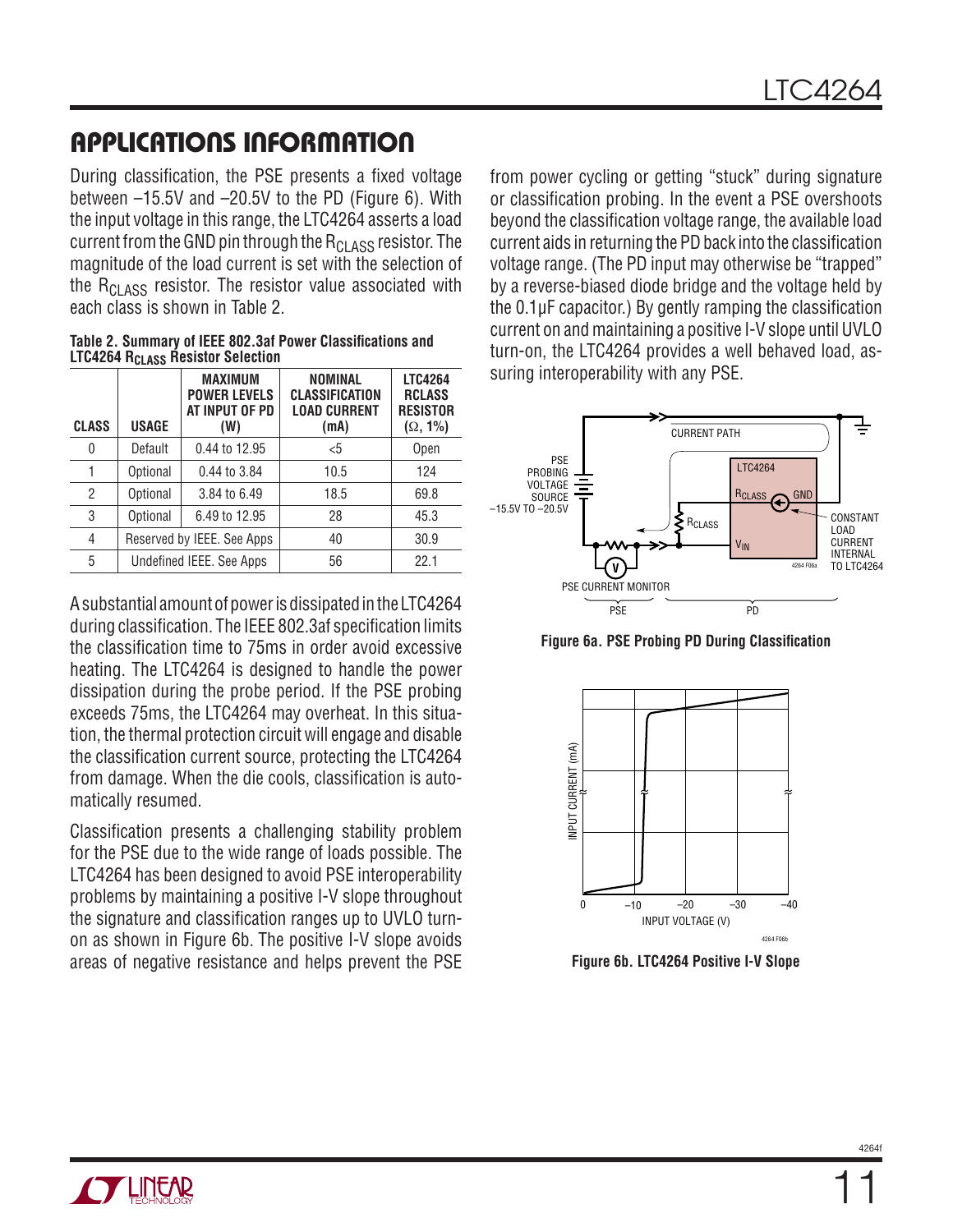### **UNDERVOLTAGE LOCKOUT**

The IEEE 802.3af specification dictates a maximum turnon voltage of 42V and a minimum turn-off voltage of 30V for the PD. In addition, the PD must maintain large on-off hysteresis to prevent current-resistance (I-R) drops in the wiring between the PSE and the PD from causing start-up oscillation. The LTC4264 incorporates an undervoltage lockout (UVLO) circuit that monitors line voltage at  $V_{IN}$  to determine when to apply power to the PD load (Figure 7). Before power is applied to the load, the  $V_{\text{OUT}}$  pin is high impedance and there is no charge on capacitor C1. When the input voltage rises above the UVLO turn-on threshold, the LTC4264 removes the classification load current and turns on the internal power MOSFET. C1 charges up under LTC4264 inrush current limit control and the  $V_{OUT}$ pin transitions from OV to  $V_{IN}$  as shown in Figure 3. The LTC4264 includes a hysteretic UVLO circuit on  $V_{IN}$  that keeps power applied to the load until the magnitude of the input voltage falls below the UVLO turn-off threshold. Once  $V_{IN}$  falls below UVLO turn-off, the internal power MOSFET disconnects  $V_{\text{OUT}}$  from  $V_{\text{IN}}$  and the classification current is re-enabled. C1 will discharge through the PD circuitry and the  $V_{\text{OUT}}$  pin will go to a high impedance state.

### **INPUT CURRENT LIMIT**

IEEE 802.3af specifies a maximum inrush current and also specifies a minimum load capacitor between the GND and  $V<sub>OUT</sub>$  pins. To control turn-on surge currents in the system the LTC4264 integrates a dual current limit circuit using an onboard power MOSFET and sense resistor to provide a complete inrush control circuit without additional external components.

At turn-on, the LTC4264 will limit the inrush current to  $I<sub>l</sub>$  IMIT  $\perp$  OW, allowing the load capacitor to ramp up to the line voltage in a controlled manner without interference from the PSE current limit. By keeping the PD current limit below the PSE current limit, PD power up characteristics are well controlled and independent of PSE behavior. This ensures interoperability regardless of PSE output characteristics.

After load capacitor C1 is charged up, the LTC4264 switches to the high input current limit,  $I_{LIMITHIGH}$ . This allows the LTC4264 to deliver up to 35W to the PD load for high power applications. To maintain compatibility with IEEE 802.3af power levels, it is necessary for the PD designer to ensure the PD steady-state power consumption remains below the limits shown in Table 2. The LTC4264 maintains the high input current limit until the port voltage drops below the UVLO turn-off threshold.



**Figure 7. LTC4264 Undervoltage Lockout**

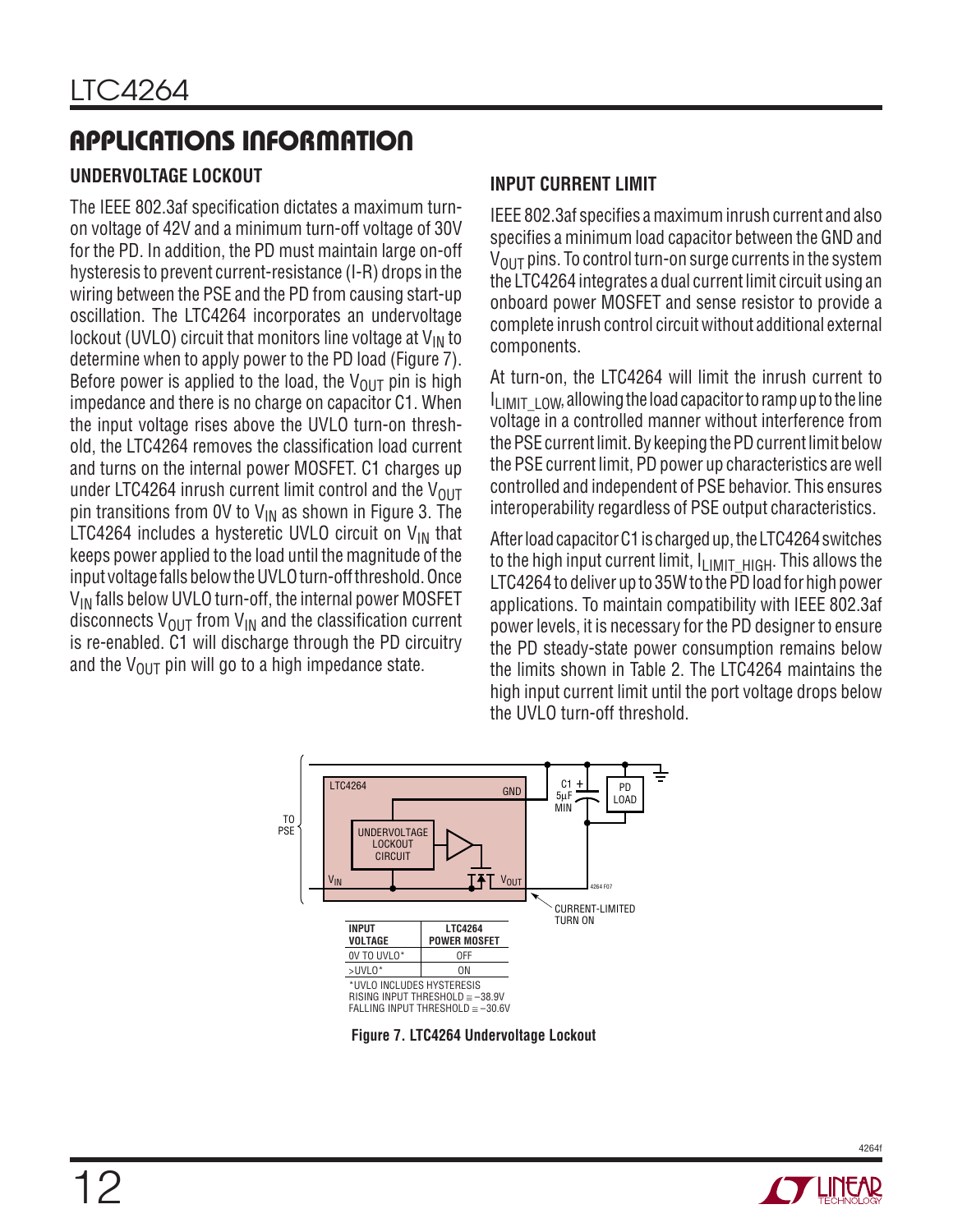During the inrush event as C1 is being charged, a large amount of power is dissipated in the MOSFET. The LTC4264 is designed to accept this load and is thermally protected to avoid damage to the onboard power MOSFET. If a thermal overload does occur, the power MOSFET turns off, allowing the die to cool. Once the die has returned to a safe temperature, the LTC4264 automatically switches to  $I_{\text{LIMIT-LOW}}$ , and load capacitor C1 charging resumes.

The LTC4264 has the option of disabling the normal operating input current limit, ILIMIT\_HIGH, for custom high power PoE applications. To disable the current limit, connect  $I_{IJMFN}$  to  $V_{IN}$ . To protect the LTC4264 from damage when the normal current limit is disabled, a safequard current limit,  $I_{LIMIT,DISA}$  keeps the current below destructive levels, typically 1.4A. Note that continuous operation at or near the safeguard current limit will rapidly overheat the LTC4264, engaging the thermal protection circuit. For normal operations, float the  $I_{LIMEN}$  pin. The LTC4264 maintains the  $I_{LIMITLOW}$  inrush current limit for charging the load capacitor regardless of the state of  $I_{LIMEN}$ . The operation of the  $I_{\text{LIM}}$  <sub>FN</sub> pin is summarized in Table 3.

| STATE OF I <sub>lim_en</sub> | <b>INRUSH CURRENT</b><br>I IMT | <b>OPERATING INPUT</b><br><b>CURRENT LIMIT</b> |  |  |
|------------------------------|--------------------------------|------------------------------------------------|--|--|
| Floating                     | <b>LIMIT LOW</b>               | <b>LIMT HIGH</b>                               |  |  |
| Tied to $V_{IN}$             | <b>LIMIT LOW</b>               | <b>LIMIT DISA</b>                              |  |  |

#### **Table 3. Current Limit as a Function of LUM EN**

### **POWER GOOD**

The LTC4264 includes complementary power good outputs (Figure 8) to simplify connection to any DC/DC converter. Power Good is asserted at the end of the inrush event when load capacitor C1 is fully charged and the DC/DC converter can safely begin operation. The power good signal stays active during normal operation and is de-asserted at power off when the port drops below the UVLO threshold or in the case of a thermal overload event.

For PD designs that use a large load capacitor and also consume a lot of power, it is important to delay activation of the DC/DC converter with the power good signal. If the converter is not disabled during the current-limited turn-on sequence, the DC/DC converter will rob current intended for charging up the load capacitor and create a slow rising input, possibly causing the LTC4264 to go into thermal shutdown.



**Figure 8. LTC4264 Power Good Functional and State Diagram**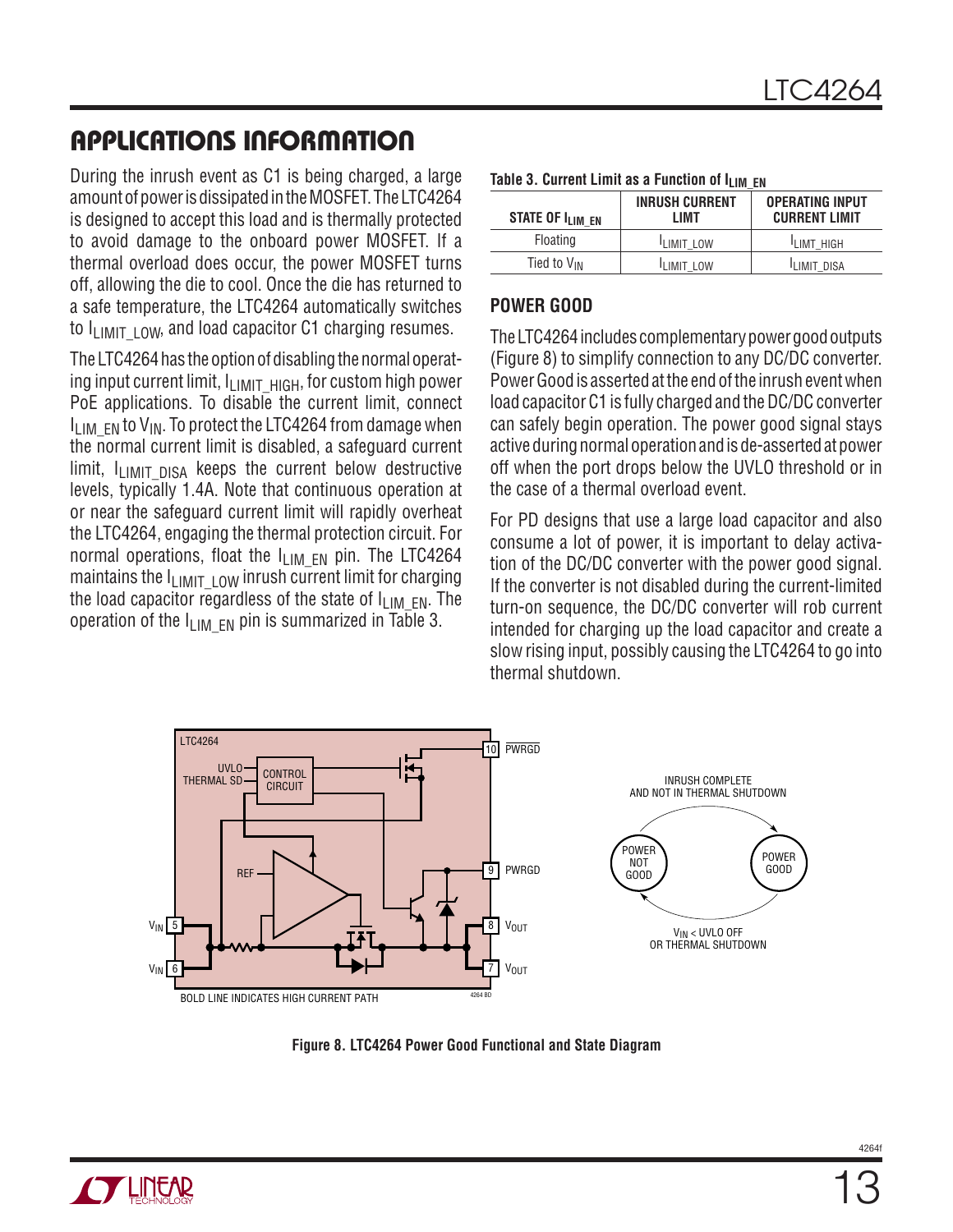The active high PWRGD pin features an internal, opencollector output referenced to  $V_{\text{OUT}}$ . During inrush, the active high PWRGD pin pulls low until the load capacitor is fully charged. At that point, PWRGD becomes high impedance, indicating the converter may begin running. The active high PWRGD pin can interface directly with the "Run" pin of converter products. The PWRGD pin features an internal 14V clamp to  $V_{OUT}$  which protects the DC/DC converter from excessive voltage. During a power supply ramp down event, PWRGD becomes low impedance when  $V_{IN}$  drops below the UVLO turn-off threshold, then goes high impedance when the  $V_{\text{IN}}$  voltages fall to within the detection voltage range.

The active low PWRGD pin connects to an internal, open drain MOSFET referenced to  $V_{IN}$  which can sink 1mA. During inrush, PWRGD is high impedance. Once the load capacitor is fully charged, PWRGD is pulled low and DC/DC converter operation can begin. The active low PWRGD pin can connect directly to the shutdown pin of converter products. PWRGD is referenced to the  $V_{IN}$  pin and when active will be near the  $V_{IN}$  potential. The converter will typically be referenced to  $\overline{V_{OUT}}$  and care must be taken to ensure that the difference in potential of the PWRGD pin does not cause a problem for the DC/DC converter. The use of diode clamp D9 and  $R<sub>S</sub>$ , as shown in Figure 11, alleviates any problems.

### **THERMAL PROTECTION**

The LTC4264 includes thermal overload protection in order to provide full device functionality in a miniature package while maintaining safe operating temperatures. At turn-on, before load capacitor C1 has charged up, the instantaneous power dissipated by the LTC4264 can be as high as 20W. As the load capacitor charges, the power dissipation in the LTC4264 will decrease until it reaches a steady-state value dependent on the DC load current. The LTC4264 can also experience device heating after turn-on if the PD experiences a fast input voltage rise. For example, if the PD input voltage steps from –37V to –57V, the instantaneous power dissipated by the LTC4264 can be as high as 16W.

The LTC4264 protects itself from damage by monitoring die temperature. If the die exceeds the overtemperature trip point, the power MOSFET and classification transistors are disabled until the part cools down. Once the die cools below the overtemperature trip point, all functions are enabled automatically.

During classification, excessive heating of the LTC4264 can occur if the PSE violates the 75ms probing time limit. In addition, the IEEE 802.3af specification requires a PD to withstand application of any voltage from 0V to 57V indefinitely. To protect the LTC4264 in these situations, the thermal protection circuitry disables the classification circuit if the die temperature exceeds the overtemperature trip point. When the die cools down, classification current is enabled.

Once the LTC4264 has charged up the load capacitor and the PD is powered and running, there will be some residual heating due to the DC load current of the PD flowing through the internal MOSFET. In some high current applications, the LTC4264 power dissipation may be significant. The LTC4264 uses a thermally enhanced DFN12 package that includes an Exposed Pad which should be soldered to an electrically isolated heat sink on the printed circuit board.

### **MAXIMUM AMBIENT TEMPERATURE**

The LTC4264  $I_{LIMEN}$  en pin allows the PD designer to disable the normal operating current limit. With the normal current limit disabled, it is possible to pass currents as high as 1.4A through the LTC4264. In this mode, significant package heating may occur. Depending on the current, voltage, ambient temperature, and waveform characteristics, the LTC4264 may shut down. To avoid nuisance trips of the thermal shutdown, it may be necessary to limit the maximum ambient temperature. Limiting the die temperature to 125°C will keep the LTC4264 from hitting

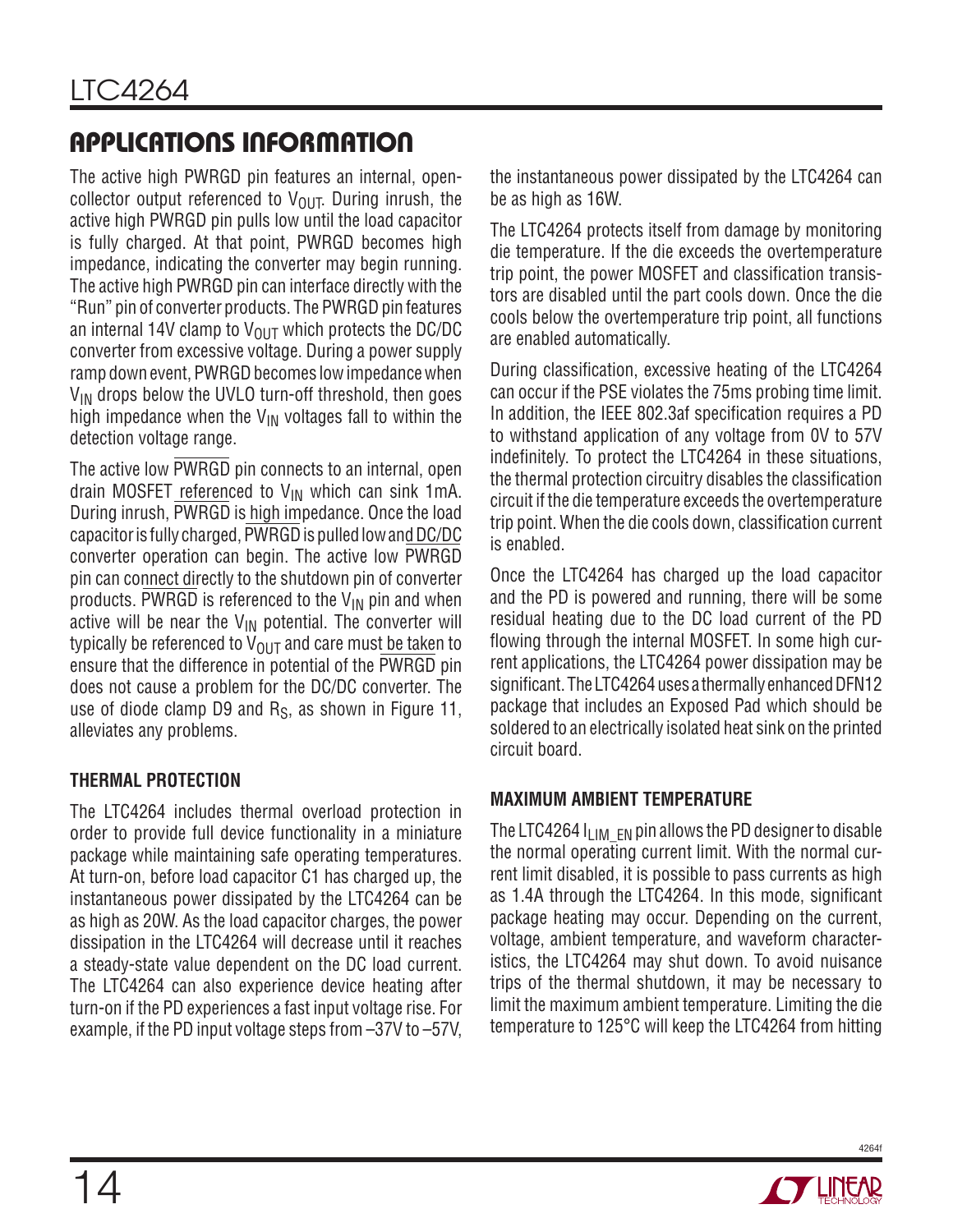thermal shutdown. For DC loads the maximum ambient temperature can be calculated as:

 $T_{MAX} = 125 - \theta_{JA} \cdot PWR$  (°C)

where  $T_{MAX}$  is the maximum ambient operating temperature,  $\theta_{JA}$  is the junction-to-ambient thermal resistance (43°C/W), and PWR is the power dissipation for the LTC4264 in Watts  $(I_{\text{PD}}^2 R_{\text{ON}})$ .

#### **EXTERNAL INTERFACE AND COMPONENT SELECTION**

#### **Transformer**

Nodes on an Ethernet network commonly interface to the outside world via an isolation transformer (Figure 9). For powered devices, the isolation transformer must include a center tap on the media (cable) side. Proper termination is required around the transformer to provide correct impedance matching and to avoid radiated and conducted emissions. For high power applications beyond IEEE 802.3af limits, the increased current levels increase the current imbalance in the magnetics. This imbalance reduces the perceived inductance and can interfere with data transmission. Transformers specifically designed for high current applications are required. Transformer vendors

such as Bel Fuse, Coilcraft, Halo, Pulse, and Tyco (Table 4) can provide assistance with selection of an appropriate isolation transformer and proper termination methods. These vendors have transformers specifically designed for use in high power PD applications.

| VENDOR                  | CONTACT INFORMATION                                                                                          |
|-------------------------|--------------------------------------------------------------------------------------------------------------|
| Bel Fuse Inc.           | 206 Van Vorst Street<br>Jersey City, NJ 07302<br>Tel: 201-432-0463<br>www.belfuse.com                        |
| Coilcraft Inc.          | 1102 Silver Lake Road<br>Gary, IL 60013<br>Tel: 847-639-6400<br>www.coilcraft.com                            |
| <b>Halo Electronics</b> | 1861 Landings Drive<br>Mountain View, CA 94043<br>Tel: 650-903-3800<br>www.haloelectronics.com               |
| Pulse Engineering       | 12220 World Trade Drive<br>San Diego, CA 92128<br>Tel: 858-674-8100<br>www.pulseeng.com                      |
| <b>Tyco Electronics</b> | <b>308 Constitution Drive</b><br>Menlo Park, CA 94025-1164<br>Tel: 800-227-7040<br>www.circuitprotection.com |

| <b>Table 4. Power over Ethernet Transformer Vendors</b> |
|---------------------------------------------------------|
|---------------------------------------------------------|



**Figure 9. PD Front-End with Isolation Transformer, Diode Bridges, Capacitors and TVS**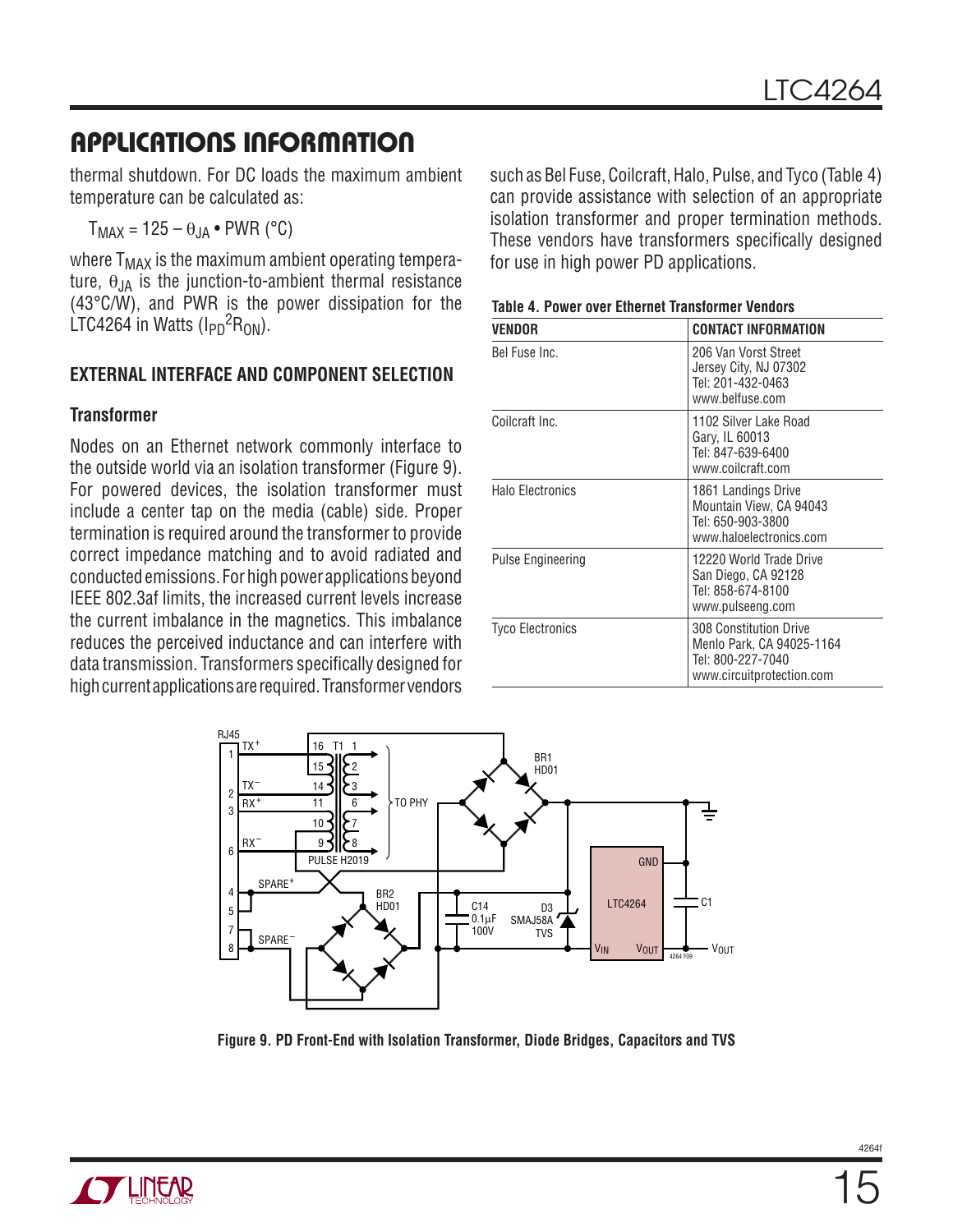### **Diode Bridge**

IEEE 802.3af allows power wiring in either of two configurations on the TX/RX wires, and power can be applied to the PD via the spare wire pair in the RJ45 connector. The PD is required to accept power in either polarity on both the data and spare inputs; therefore it is common to install diode bridges on both inputs in order to accommodate the different wiring configurations. Figure 9 demonstrates an implementation of the diode bridges. The IEEE 802.3af specification also mandates that the leakage back through the unused bridge be less than 28µA when the PD is powered with 57V.

The PD may be configured to handle 2-pair or 4-pair power delivery over the Ethernet cable. In a 2-pair power delivery system, one of the two pairs is delivering power to the PD—either the main pair or the spare pair, but not both. In a 4-pair system, both the main and spare pairs deliver power to the PD simultaneously (see Figures 1 and 2). In either case, a diode bridge is needed on the front end to accept power in either polarity. Contact LTC applications for more information about implementing a 4-pair PoE system.

The IEEE standard includes an AC impedance requirement in order to implement the AC disconnect function. Capacitor C14 in Figure 9 is used to meet this AC impedance requirement. A 0.1µF capacitor is recommended for this application.

The LTC4264 has several different modes of operation based on the voltage present between the  $V_{IN}$  and GND pins. The forward voltage drop of the input diodes in a PD design subtracts from the input voltage and will affect the transition point between modes. When using the LTC4264, it is necessary to pay close attention to this forward voltage drop. Selection of oversized diodes will help keep the PD thresholds from exceeding IEEE 802.3af specifications.

The input diode bridge of a PD can consume over 4% of the available power in some applications. Schottky diodes can be used in order to reduce power loss. The LTC4264 is designed to work with both standard and Schottky diode

bridges while maintaining proper threshold points for IEEE 802.3af compliance.

Figure 4 shows how two diode bridges are typically connected in a PD application. One bridge is dedicated to the data pair while the second bridge is dedicated to the spare pair. For high power applications, a diode bridge typically used in an IEEE 802.3af system cannot handle the higher currents because the operating current is derated at the upper temperature range. To solve this problem, the PD application can utilize larger diode bridges, use discrete diodes or consider the following alternative option.

Realizing that the two diode bridges do not need to be exclusive to the data and spare pairs, the bridges may be reconnected so that current is shared between them. The new configuration extends the maximum operating current while maintaining the smaller package profiles. Figure 9 shows an example of how the two diode bridges may be reconnected. Consult the diode bridge vendors for operating current derating curves when only one of four diodes is in operation.

#### **Auxiliary Power Source**

In some applications, it may be necessary to power the PD from an auxiliary power source such as a wall adapter. The auxiliary power can be injected into the PD at several locations and various trade-offs exist. Figure 10 demonstrates four methods of connecting external power to a PD.

Option 1 in Figure 10 inserts power before the LTC4264 interface controller. In this configuration, it is necessary for the wall adapter to exceed the LTC4264 UVLO turnon requirement. This option provides input current limit for the adapter, provides a valid power good signal and simplifies power priority issues. As long as the adapter applies power to the PD before the PSE, it will take priority and the PSE will not power up the PD because the external power source will corrupt the 25k signature. If the PSE is already powering the PD, the adapter power will be in parallel with the PSE. In this case, priority will be given to the higher supply voltage. If the adapter voltage is higher, the PSE should remove the port voltage since no current

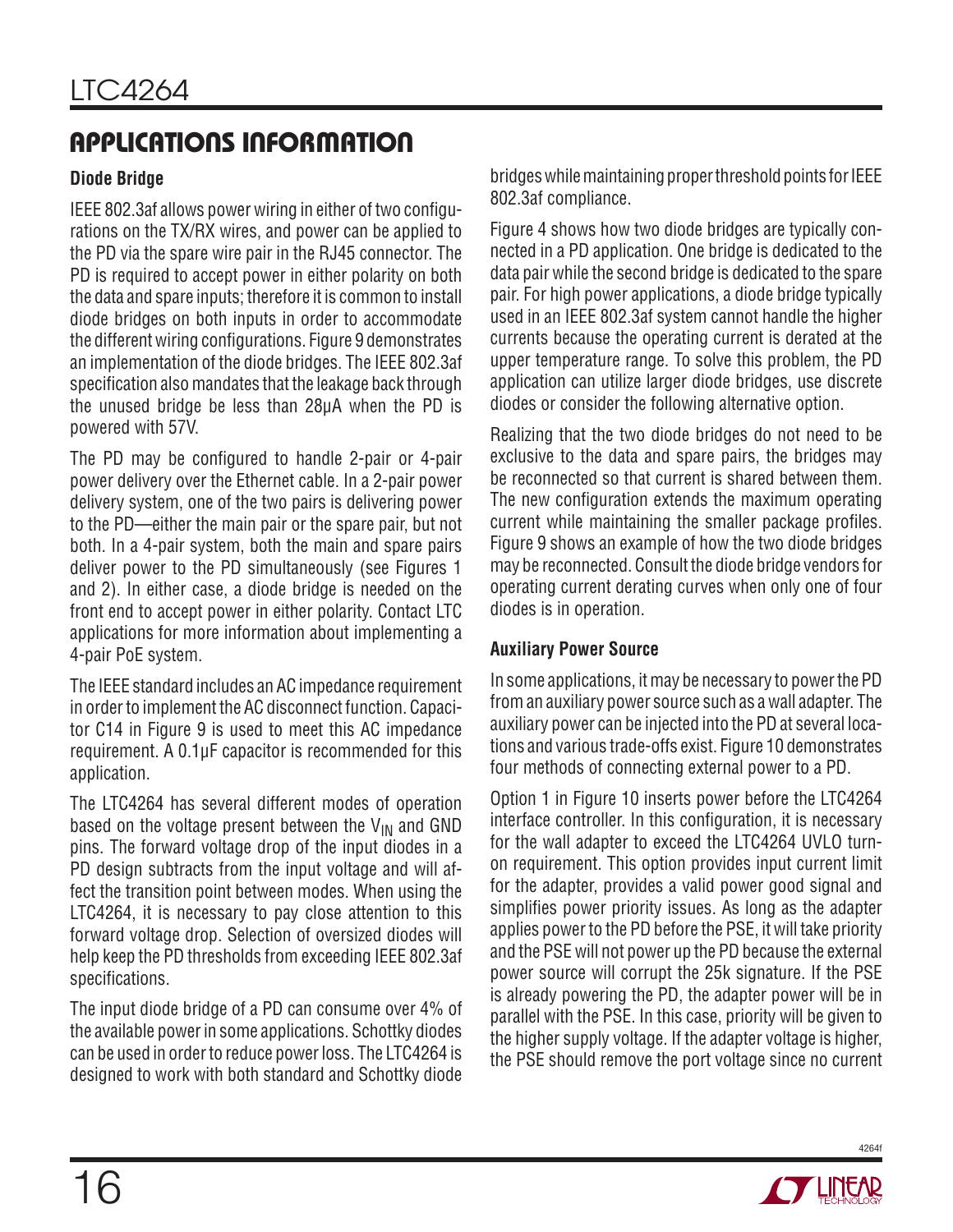

**Figure 10. Interfacing Auxiliary Power Source to the PD**

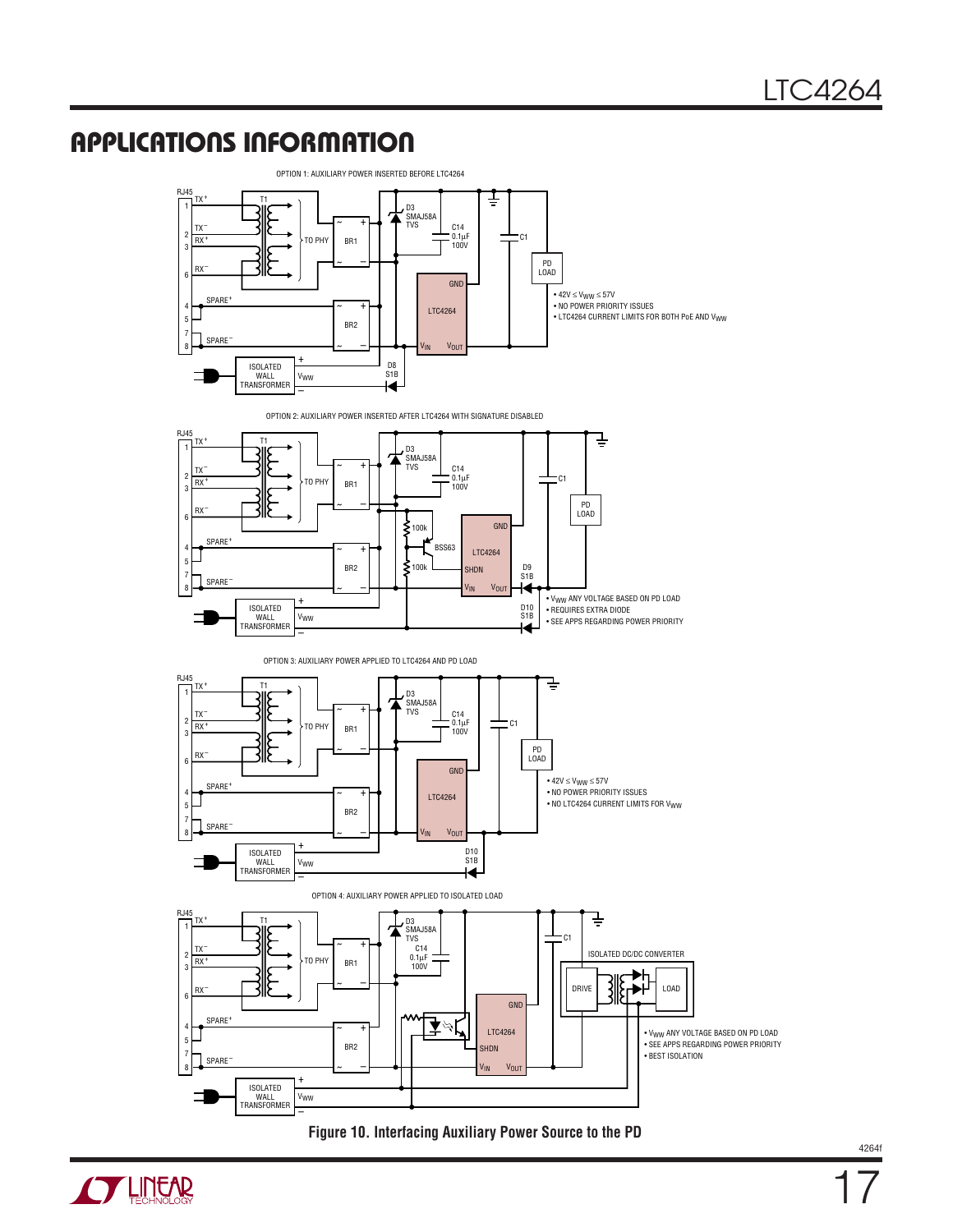will be drawn from the PSE. On the other hand, if the adapter voltage is lower, the PSE will continue to supply power to the PD and the adapter will not be used. Proper operation will occur in either scenario.

Option 2 applies power directly to the DC/DC converter. In this configuration the adapter voltage does not need to exceed the LTC4264 turn-on UVLO requirement and can be selected based solely on the PD load requirements. It is necessary to include diode D9 to prevent the adapter from applying power to the LTC4264. Power priority issues require more intervention. If the adapter voltage is below the PSE voltage, then the priority will be given to the PSE power. The PD will draw power from the PSE while the adapter will remain unused. This configuration is acceptable in a typical PoE system. However, if the adapter voltage is higher than the PSE voltage, the PD will draw power from the adapter. In this situation, it is necessary to address the issue of power cycling that may occur if a PSE is present. The PSE will detect the PD and apply power. If the PD is being powered by the adapter, then the PD will not meet the minimum load requirement and the PSE may subsequently remove power. The PSE will again detect the PD and power cycling will start. With an adapter voltage above the PSE voltage, it is necessary to either disable the signature as shown in option 2, or install a minimum load on the output of the LTC4264 to prevent power cycling. A 3k, 1W resistor connected between GND and  $V_{\text{OUT}}$  will present the required minimum load.

Option 3 applies power directly to the DC/DC converter bypassing the LTC4264 and omitting diode D9. With the diode omitted, the adapter voltage is applied to the LTC4264 in addition to the DC/DC converter. For this reason, it is necessary to ensure that the adapter maintain the voltage between 42V and 57V to keep the LTC4264 in its normal operating range. The third option has the advantage of corrupting the 25k signature resistance when the external voltage exceeds the PSE voltage and thereby solving the power priority issue.

Option 4 bypasses the entire PD interface and injects power at the output of the low voltage power supply. If the adapter output is below the low voltage output there are no power priority issues. However, if the adapter is above the internal supply, then option 4 suffers from the same power priority issues as option 2 and the signature should be disabled or a minimum load should be installed. Shown in option 4 is one method to disable to the signature while maintaining isolation.

If employing options 1 through 3, it is necessary to ensure that the end-user cannot access the terminals of the auxiliary power jack on the PD since this would compromise IEEE 802.3af isolation requirements and may violate local safety codes. Using option 4 along with an isolated power supply addresses the isolation issue and it is no longer necessary to protect the end-user from the power jack.

The above power cycling scenarios have assumed the PSE is using DC disconnect methods. For a PSE using AC disconnect, a PD with less than minimum load will continue to be powered.

Wall adapters have been known to generate voltage spikes outside their expected operating range. Care should be taken to ensure no damage occurs to the LTC4264 or any support circuitry from extraneous spikes at the auxiliary power interface.

#### **Classification Resistor Selection (RCLASS)**

The IEEE 802.3af specification allows classifying PDs into four distinct classes with class 4 being reserved for future use (Table 2). The LTC4264 supports all IEEE classes and implements an additional Class 5 for use in custom PoE applications. An external resistor connected from  $R_{CLASS}$  to  $V_{IN}$  (Figure 6) sets the value of the load current. The designer should determine which class the PD is to advertise and then select the appropriate value of

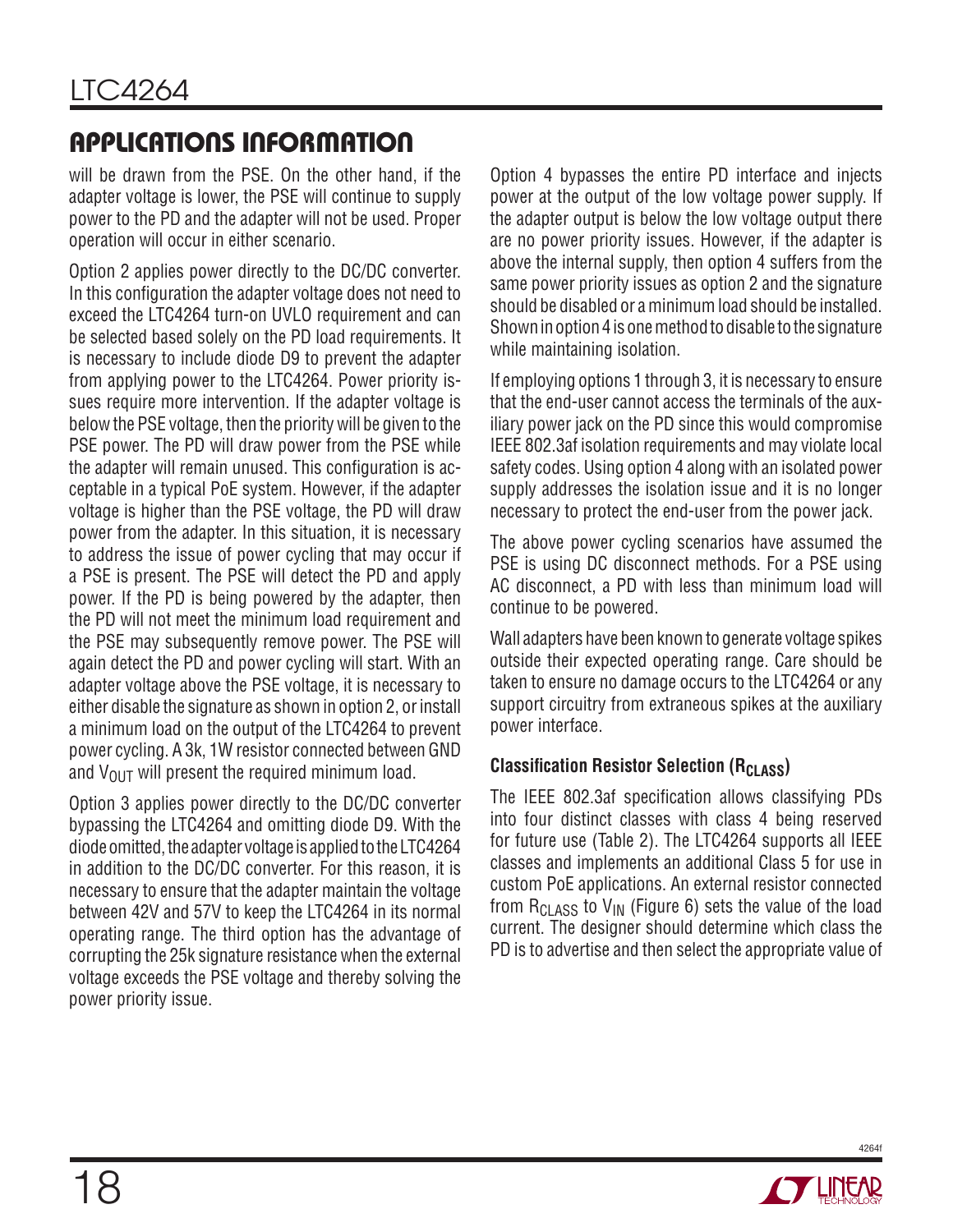$R_{\rm CLASS}$  from Table 2. If a unique load current is required, the value of  $\rm R_{\rm CLASS}$  can be calculated as:

 $R_{\text{CLASS}} = 1.237 \frac{V}{I_{\text{LOAD}} - I_{\text{IN}} \text{ CLASS}}$ 

I<sub>IN</sub> CLASS is the LTC4264 IC supply current during classification given in the electrical specifications. The  $R_{CI|ASS}$ resistor must be 1% or better to avoid degrading the overall accuracy of the classification circuit. Resistor power dissipation will be 100mW maximum and is transient so heating is typically not a concern. In order to maintain loop stability, the layout should minimize capacitance at the  $R<sub>CIASS</sub>$ node. The classification circuit can be disabled by floating the  $R_{CI|ASS}$  pin. The  $R_{CI|ASS}$  pin should not be shorted to  $V_{IN}$  as this would force the LTC4264 classification circuit to attempt to source very large currents. In this case, the LTC4264 will quickly go into thermal shutdown.

#### **Power Good Interface**

The LTC4264 provides complimentary power good signals to simplify the DC/DC converter interface. Using the power good signal to delay converter operation until the load capacitor is fully charged is recommended as this will help ensure trouble free start up. The active high PWRGD pin is controlled by an open collector transistor referenced to  $V_{\text{OUT}}$  while the active low PWRGD pin is controlled by a high voltage, open-drain MOSFET referenced to  $V_{IN}$ . The designer has the option of using either of these signals to enable the DC/DC converter and example interface circuits are shown in Figure 11. When using PWRGD, diode D9 and resistor R<sub>S</sub> protects the converter shutdown pin from excessive reverse voltage.



**Figure 11. Power Good Interface Examples**

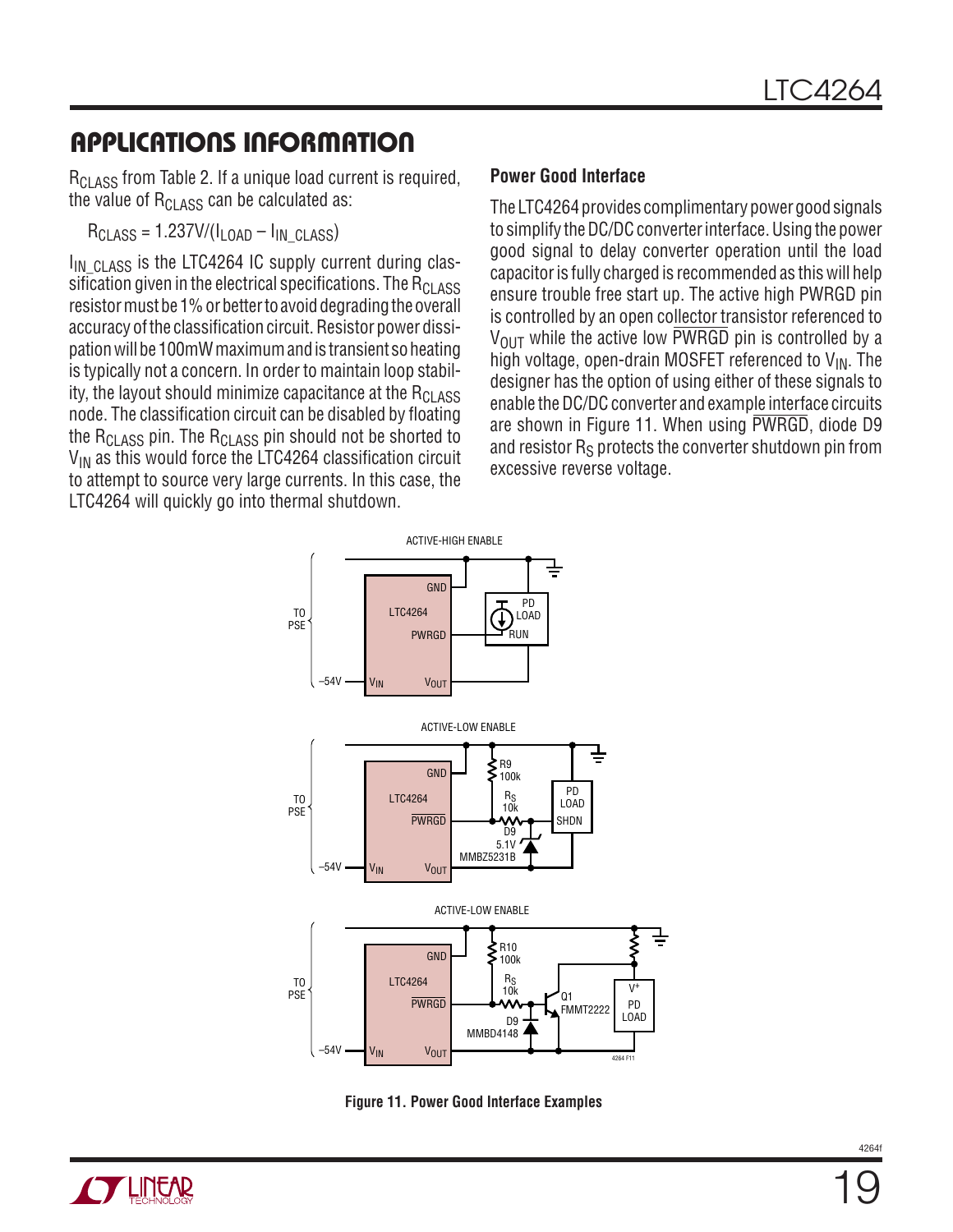#### **Shutdown Interface**

To disable the 25k signature resistor, connect SHDN to the GND pin. Alternately, the SHDN pin can be driven high with respect to  $V_{IN}$ . Examples of interface circuits that disable the signature and all LTC4264 functions are shown in Figure 10, options 2 and 4. Note that the SHDN input resistance is relatively large and the threshold voltage is fairly low. Because of high voltages present on the printed circuit board, leakage currents from the GND pin could inadvertently pull SHDN high. To ensure trouble-free operation, use high voltage layout techniques in the vicinity of SHDN. If unused, connect SHDN directly to  $V_{IN}$ .

#### **Load Capacitor**

The IEEE 802.3af specification requires that the PD maintain a minimum load capacitance of 5µF. It is permissible to have a much larger load capacitor and the LTC4264 can charge very large load capacitors before thermal issues become a problem. However, the load capacitor must not be too large or the PD design may violate IEEE 802.3af requirements. The LTC4264 maintains IEEE 802.3af compliance when the load capacitor is 180µF or less. A larger capacitor can be employed in a proprietary, close-system high power application.

If the load capacitor is too large, there can be a problem with inadvertent power shutdown by the PSE. For example, if the PSE is running at –57V (IEEE 802.3af maximum allowed) and the PD is detected and powered up, the load capacitor will be charged to nearly –57V. If for some reason the PSE voltage is suddenly reduced to –44V (IEEE 802.3af minimum allowed), the input bridge will reverse bias and the PD power will be supplied by the load capacitor. Depending on the size of the load capacitor

and the DC load of the PD, the PD will not draw any power from the PSE for a period of time. If this period of time exceeds the IEEE 802.3af 300ms disconnect delay, the PSE will remove power from the PD. For this reason, it is necessary to evaluate the load current and capacitance to ensure that inadvertent shutdown cannot occur.

Refer also to Thermal Protection in this data sheet for further discussion on load capacitor selection.

#### **MAINTAIN POWER SIGNATURE**

In an IEEE 802.3af system, the PSE uses the maintain power signature (MPS) to determine if a PD continues to require power. The MPS requires the PD to periodically draw at least 10mA and also have an AC impedance less than 26.25kΩ in parallel with 0.05µF. If either the DC current is less than 10mA or the AC impedance is above 26.25kΩ, the PSE may disconnect power. The DC current must be less than 5mA and the AC impedance must be above 2MΩ to guarantee power will be removed. The PD application circuits shown in this data sheet present the required AC impedance necessary to maintain power.

### **LAYOUT CONSIDERATIONS FOR THE LTC4264**

The LTC4264 is relatively immune to layout problems. Excessive parasitic capacitance on the  $R_{CI|ASS}$  pin should be avoided. Include an electrically isolated heat sink to which the exposed pad on the bottom of the package can be soldered. For optimum thermal performance, make the heat sink as large as possible. Voltages in a PD can be as large as –57V for PoE applications, so high voltage layout techniques should be employed. The SHDN pin should be separated from other high voltage pins, like GND and

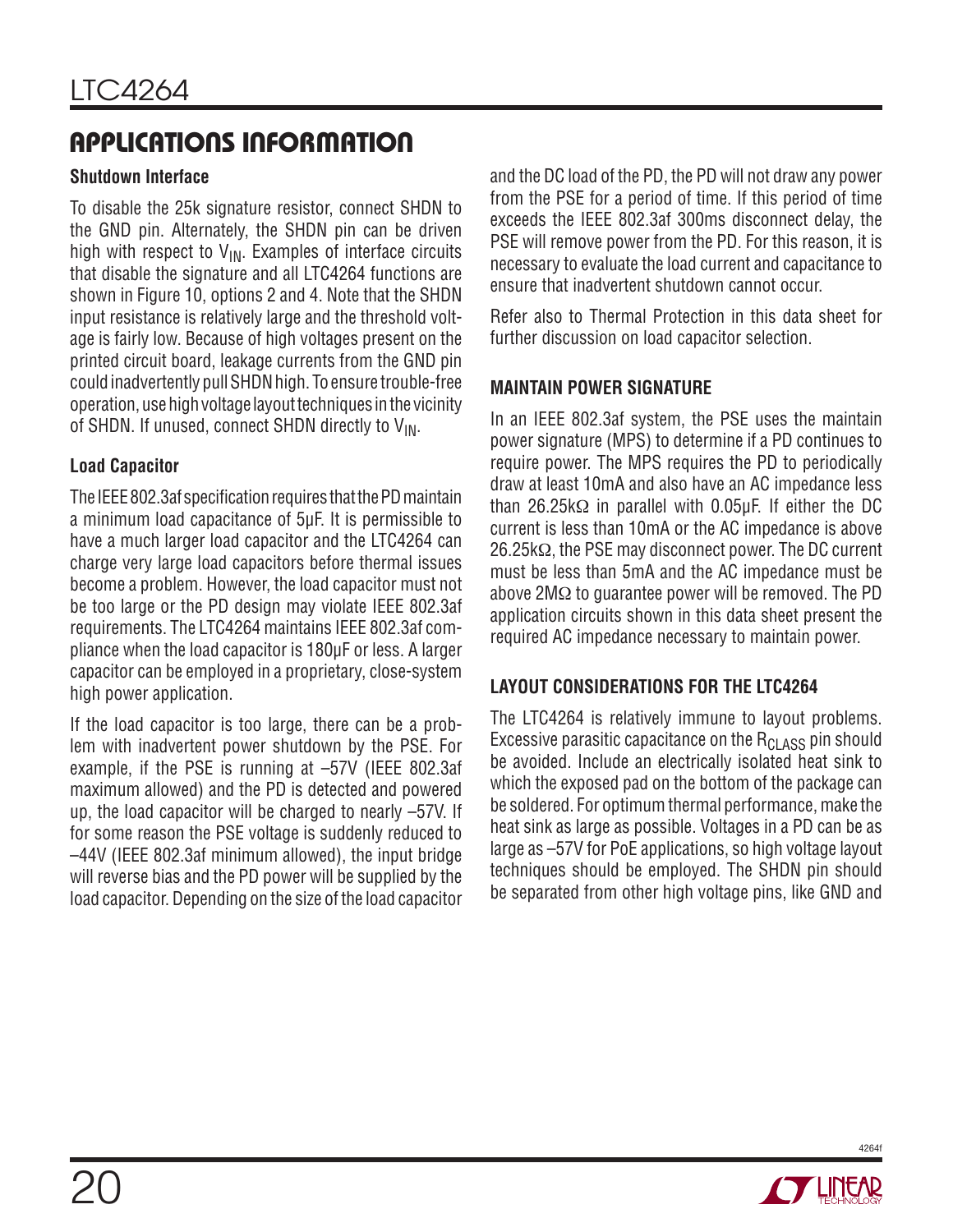$V<sub>OUT</sub>$ , to avoid the possibility of leakage shutting down the LTC4264. If not used, tie SHDN to  $V_{IN}$ .

The load capacitor connected between GND and  $V_{\text{OUT}}$ of the LTC4264 can store significant energy when fully charged. The design of a PD must ensure that this energy is not inadvertently dissipated in the LTC4264. The polarity-protection diodes prevent an accidental short on the cable from causing damage. However, if the  $V_{\text{IN}}$ pin is shorted to GND inside the PD while the capacitor is charged, current will flow through the parasitic body diode of the internal MOSFET and may cause permanent damage to the LTC4264.

#### **ELECTRO STATIC DISCHARGE AND SURGE PROTECTION**

The LTC4264 is specified to operate with an absolute maximum voltage of –90V and is designed to tolerate brief over-voltage events. However, the pins that interface to the outside world (primarily  $V_{IN}$  and GND) can routinely see

peak voltages in excess of 10kV. To protect the LTC4264, it is highly recommended that the SMAJ58A unidirectional 58V transient voltage suppressor be installed between the diode bridge and the LTC4264 (D3 in Figure 4).

### **ISOLATION**

The 802.3 standard requires Ethernet ports to be electrically isolated from all other conductors that are user accessible. This includes the metal chassis, other connectors and any auxiliary power connection. For PDs, there are two common methods to meet the isolation requirement. If there will be any user accessible connection to the PD, then an isolated DC/DC converter is necessary to meet the isolation requirements. If user connections can be avoided, then it is possible to meet the safety requirement by completely enclosing the PD in an insulated housing. In all PD applications, there should be no user accessible electrical connections to the LTC4264 or support circuitry other than the RJ-45 port.

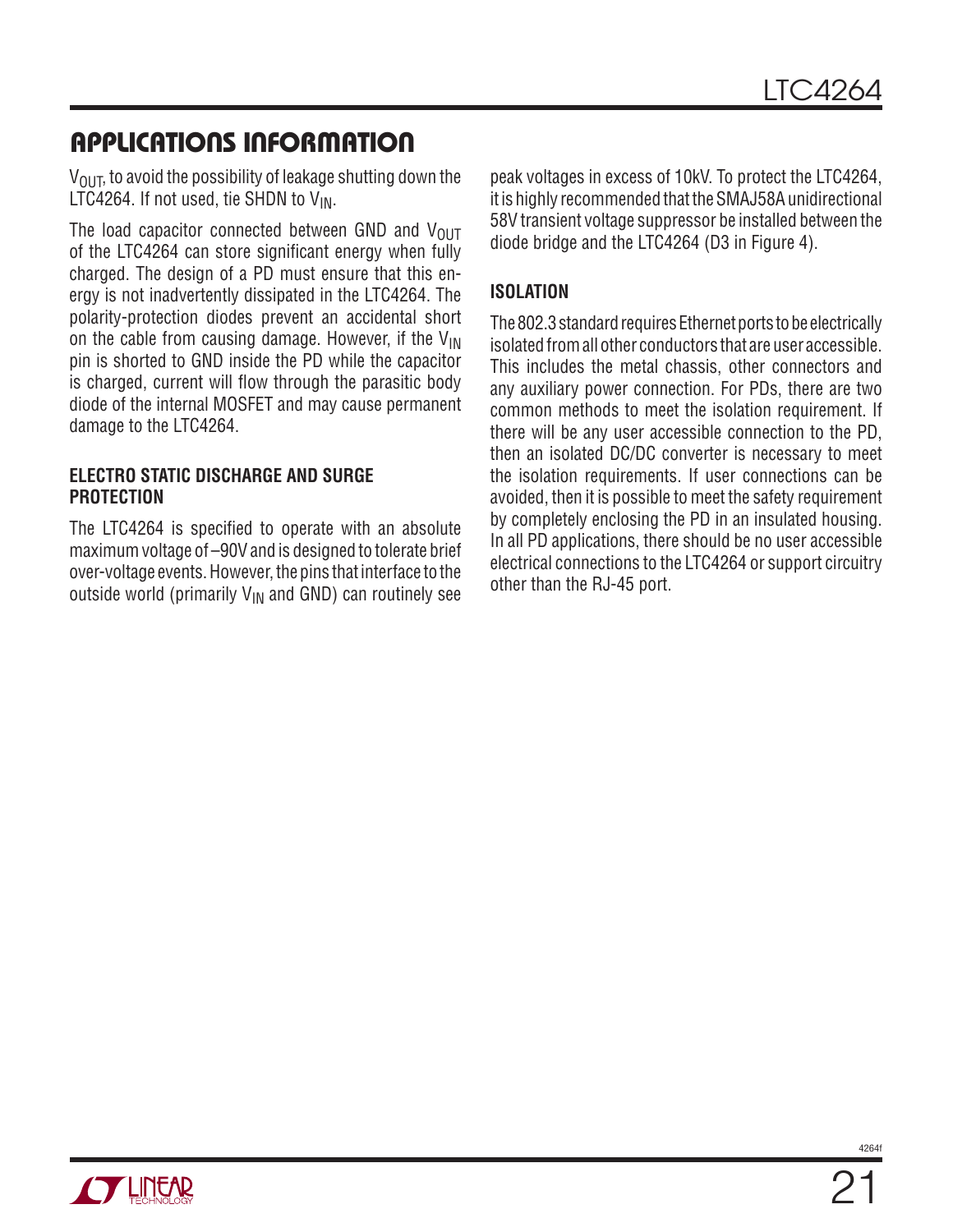0.33µH

PA1558NL



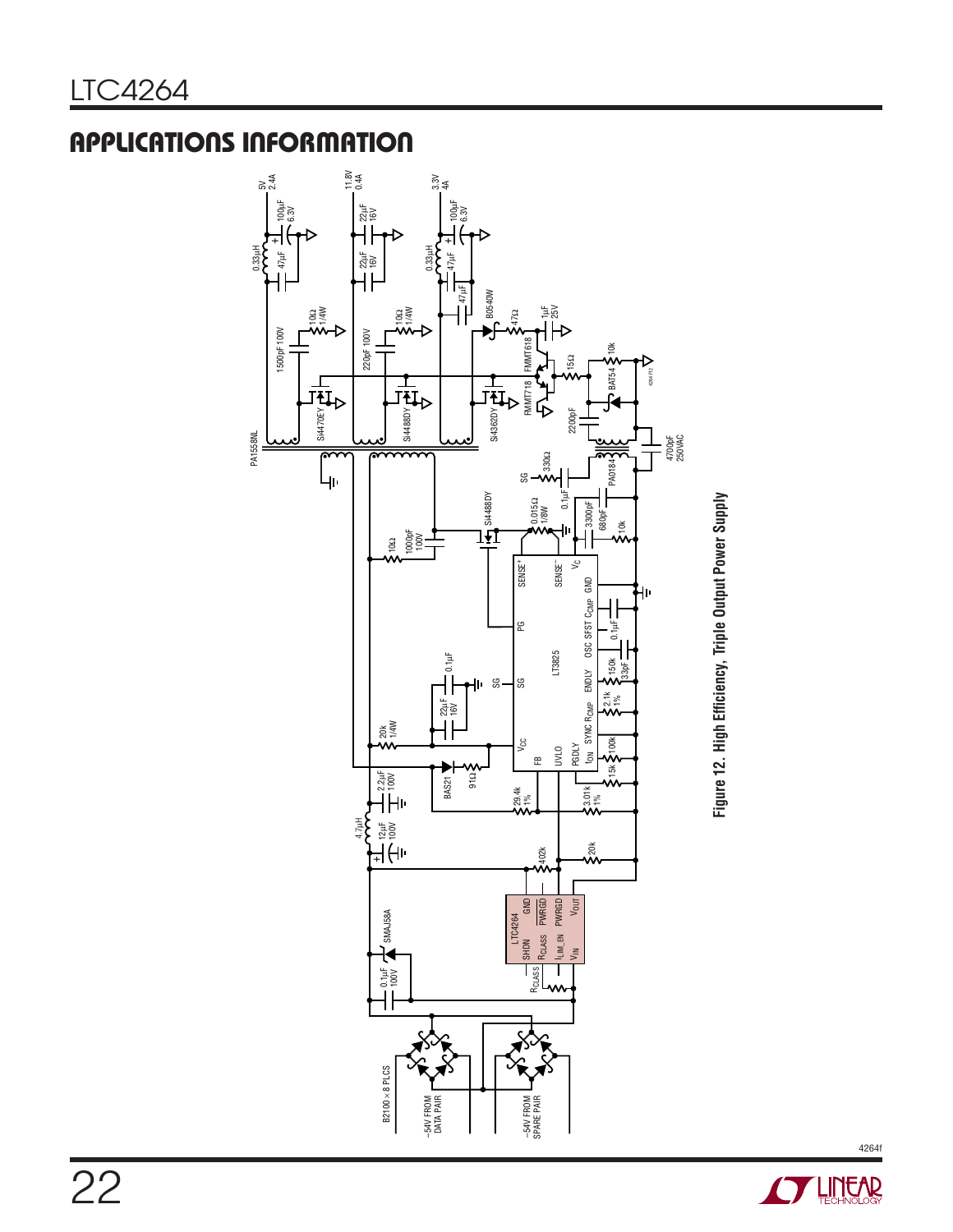### **PACKAGE DESCRIPTION**



**DE Package 12-Lead Plastic DFN (4mm** × **3mm)** (Reference LTC DWG # 05-08-1695 Rev C)

 MOLD FLASH. MOLD FLASH, IF PRESENT, SHALL NOT EXCEED 0.15mm ON ANY SIDE 5. EXPOSED PAD SHALL BE SOLDER PLATED 6. SHADED AREA IS ONLY A REFERENCE FOR PIN 1 LOCATION

ON THE TOP AND BOTTOM OF PACKAGE